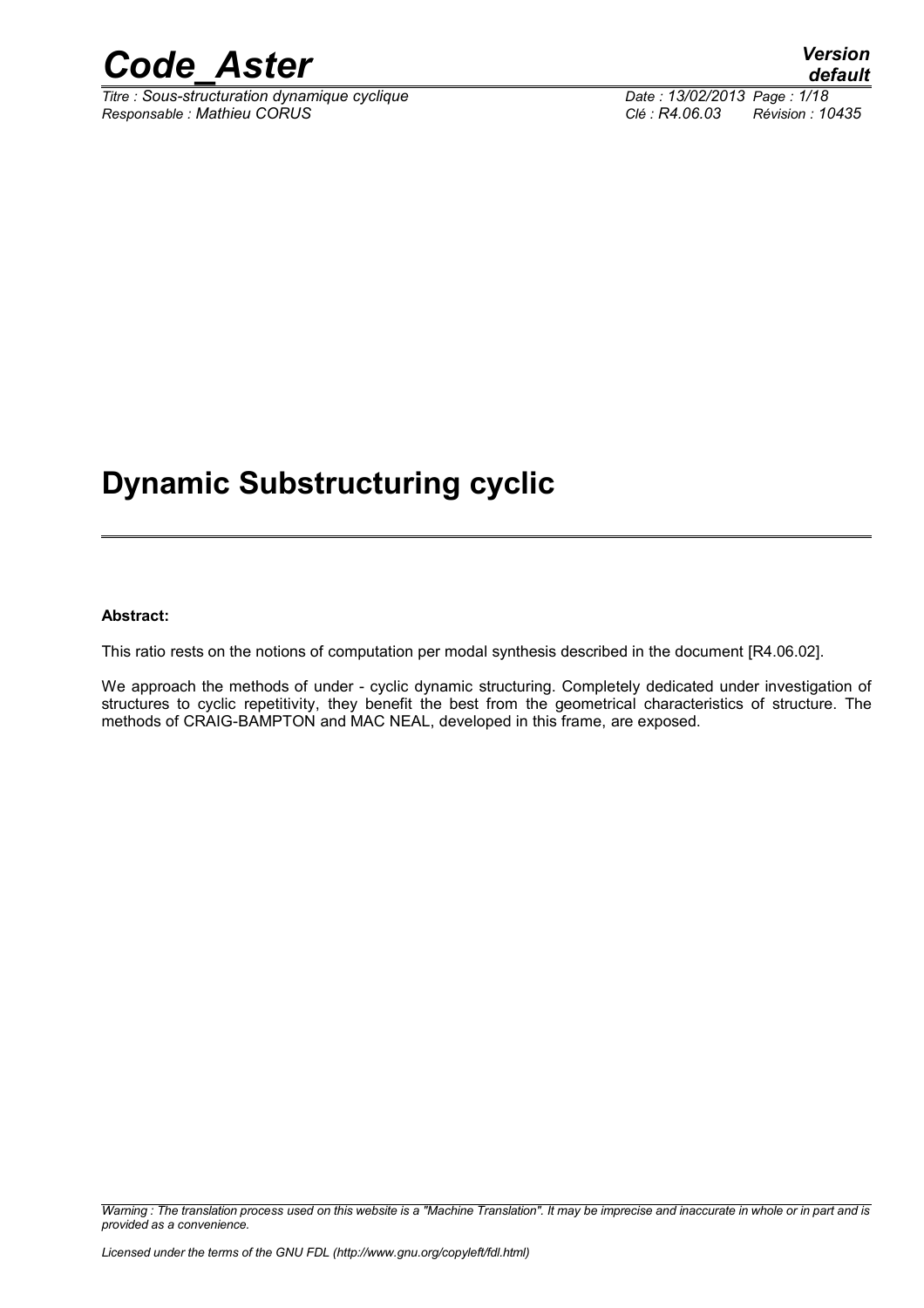*Titre : Sous-structuration dynamique cyclique Date : 13/02/2013 Page : 2/18 Responsable : Mathieu CORUS Clé : R4.06.03 Révision : 10435*

### **Contents**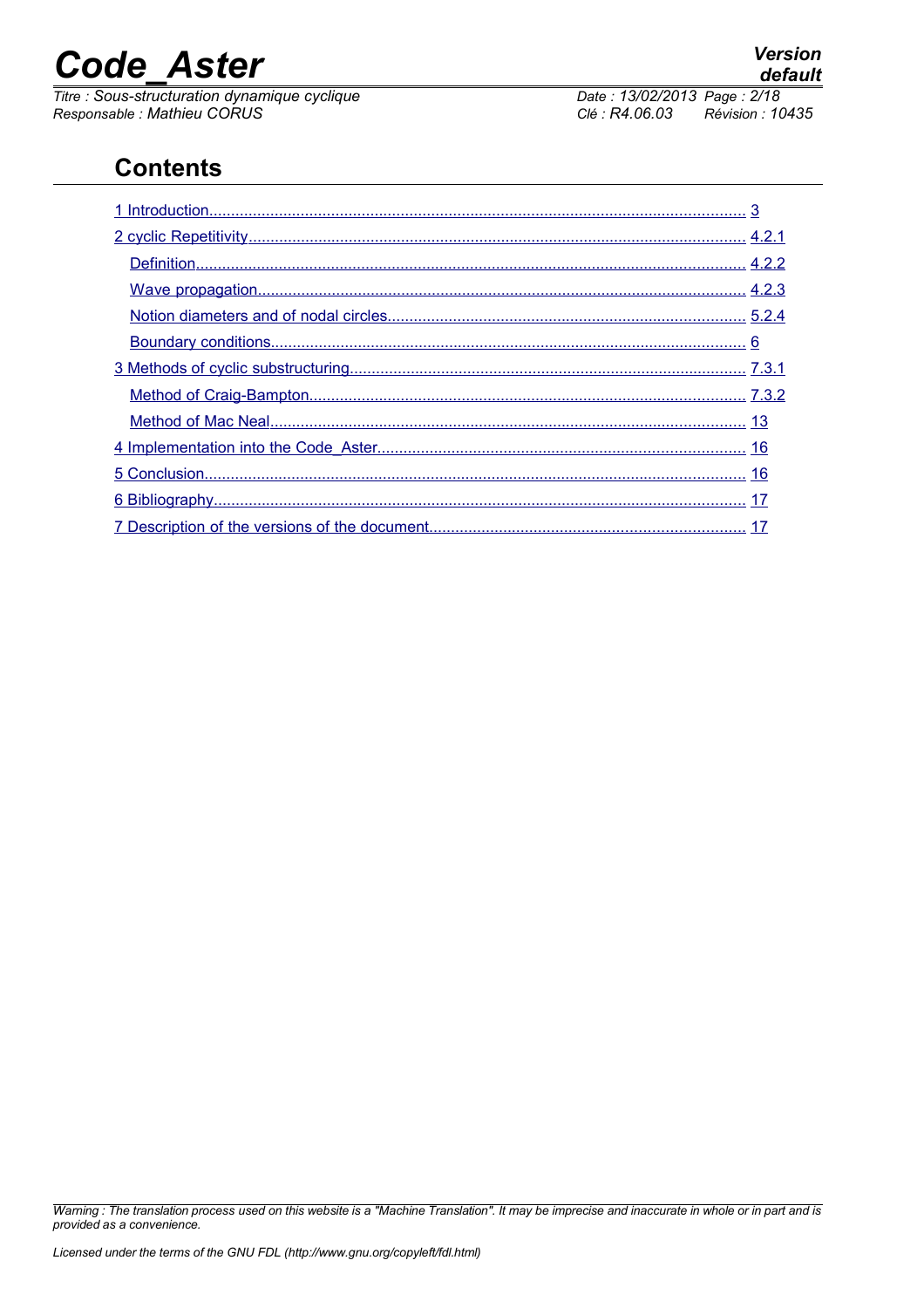*Titre : Sous-structuration dynamique cyclique Date : 13/02/2013 Page : 3/18 Responsable : Mathieu CORUS Clé : R4.06.03 Révision : 10435*

#### **1 Introduction**

<span id="page-2-0"></span>Into this document, we make the synthesis of the methods of cyclic dynamic substructuring. We give a definition of the cyclic repetitivity (or cyclic symmetry) and we present the principal incidences of this property on the dynamic behavior of the structure (nodal circles and diameters, double modes). Then, we expose, in a rather detailed way, the two methods of cyclic dynamic substructuring, implemented in *Code\_Aster*. Improvements were made to the classical methods, by the taking into account of the presence of the nodes of the axis.

These methods suppose that the mesh of the basic sector is such that its traces on the interfaces right-hand side and left are coïncidentes (compatible meshes).

#### **General notations:**

| $\omega_m$               |                              | : Maximum pulsation of a system ( $rad.s^{-1}$ )                                      |
|--------------------------|------------------------------|---------------------------------------------------------------------------------------|
| M                        |                              | Mass matrix resulting from the modelization finite elements                           |
| $\mathbf K$              |                              | Stiffness matrix resulting from the modelization finite elements                      |
| $\mathbf q$              |                              | : Vector of the degrees of freedom resulting from the modelization finite<br>elements |
| $f_{ext}$                |                              | $\therefore$ Vector of the external forces to the system                              |
| $f_L$                    |                              | $\therefore$ Vector of the bonding strengths applied to one substructure              |
| $\boldsymbol{\varPhi}$   |                              | Stamp containing the vectors of a projection base organized in column                 |
| $\eta$                   |                              | Vector of the generalized degrees of freedom                                          |
| B                        |                              | Stamp extraction of the degrees of freedom of interface                               |
| L                        |                              | Stamp connection                                                                      |
| T                        |                              | : Kinetic energy                                                                      |
| $U_{\parallel}$          |                              | Strain energy                                                                         |
| Id                       | $\mathcal{L}_{\mathrm{eff}}$ | Stamp identity                                                                        |
| $\lambda$                |                              | Stamp diagonal generalized stiffness                                                  |
|                          |                              | Residual dynamic flexibility matrix                                                   |
| $\mathbf{R}_{e}(\omega)$ |                              |                                                                                       |
| $\mathbf{R}_{e}(0)$      |                              | Residual static flexibility matrix                                                    |
|                          |                              |                                                                                       |

#### **Notations specific to the cyclic substructuring:**

|                         |     | many sectors                                        |
|-------------------------|-----|-----------------------------------------------------|
| $\alpha$                |     | angle formed by the basic sector                    |
| $\beta$                 |     | phase shift AND element                             |
| Oz                      | $=$ | axis of cyclic symmetry                             |
| θ                       |     | rotation of angleet $\alpha$ of axis $Oz$           |
| Re(Z)                   |     | left real the complex $Z$                           |
| Im(Z)                   | $=$ | left imaginary the complex $Z$                      |
| θ                       |     | transition matrix the nodes right to the nodes left |
| $\boldsymbol{\theta}_a$ |     | matrix change sector for the nodes the axis         |
|                         |     |                                                     |

**Note:** 

| The<br>index                | D is               |            | relating to the degrees of freedom of right |
|-----------------------------|--------------------|------------|---------------------------------------------|
|                             | "                  | $\epsilon$ | to the degrees of freedom of left           |
| $\overline{\boldsymbol{z}}$ | $\epsilon\epsilon$ | $\epsilon$ | with the degrees of freedom of the axis     |
|                             |                    |            |                                             |
|                             |                    |            |                                             |
| $\overline{\boldsymbol{z}}$ | $\mathfrak{c}$     | $\epsilon$ | with the identified eigen modes             |

*Warning : The translation process used on this website is a "Machine Translation". It may be imprecise and inaccurate in whole or in part and is provided as a convenience.*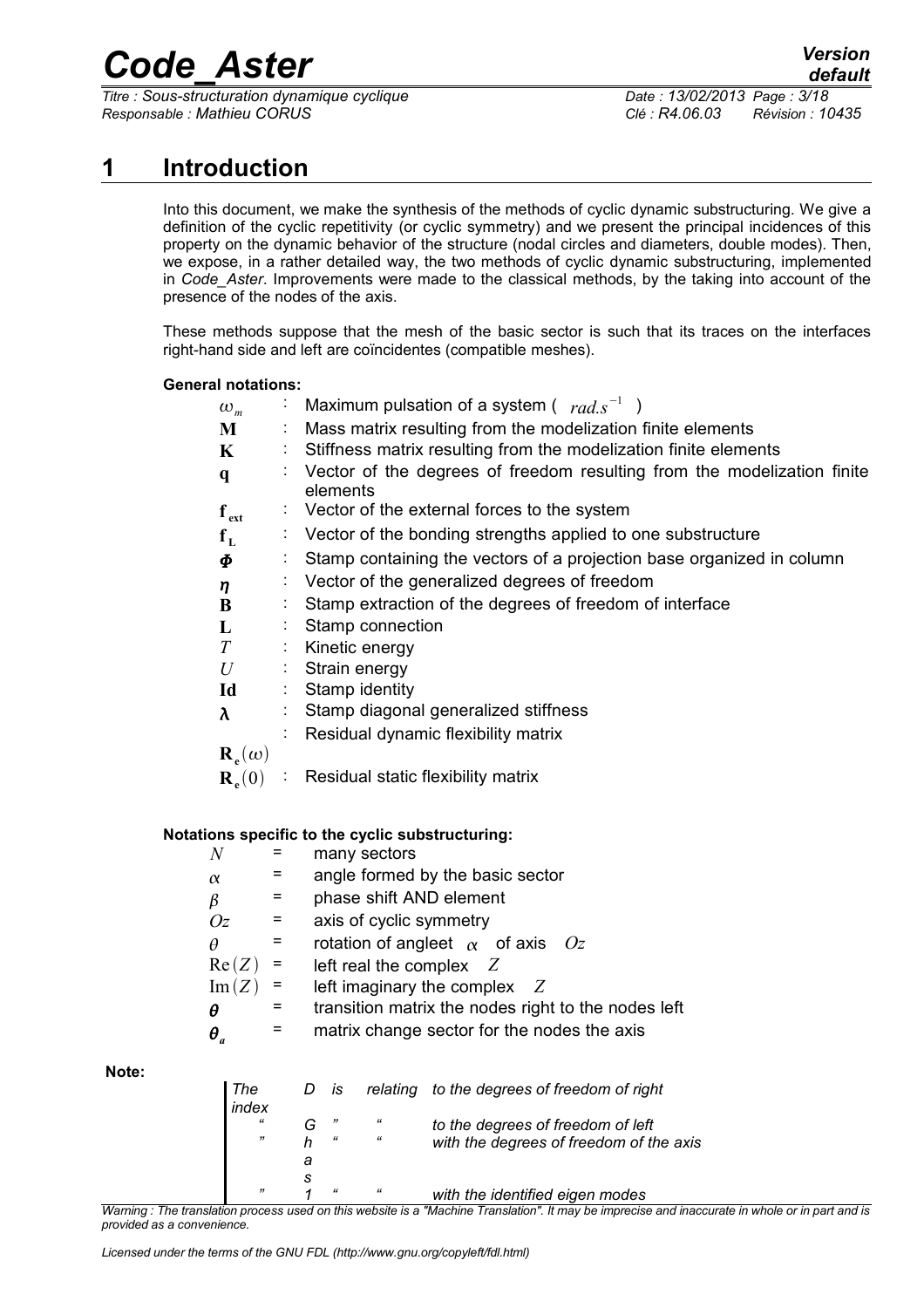*Titre : Sous-structuration dynamique cyclique*<br> *Date : 13/02/2013 Page : 4/18*<br> *Clé : R4.06.03 Révision : 10435 Responsable : Mathieu CORUS Clé : R4.06.03 Révision : 10435*

*" 2 " " with the unknown eigen modes*  $\mathbf{I}$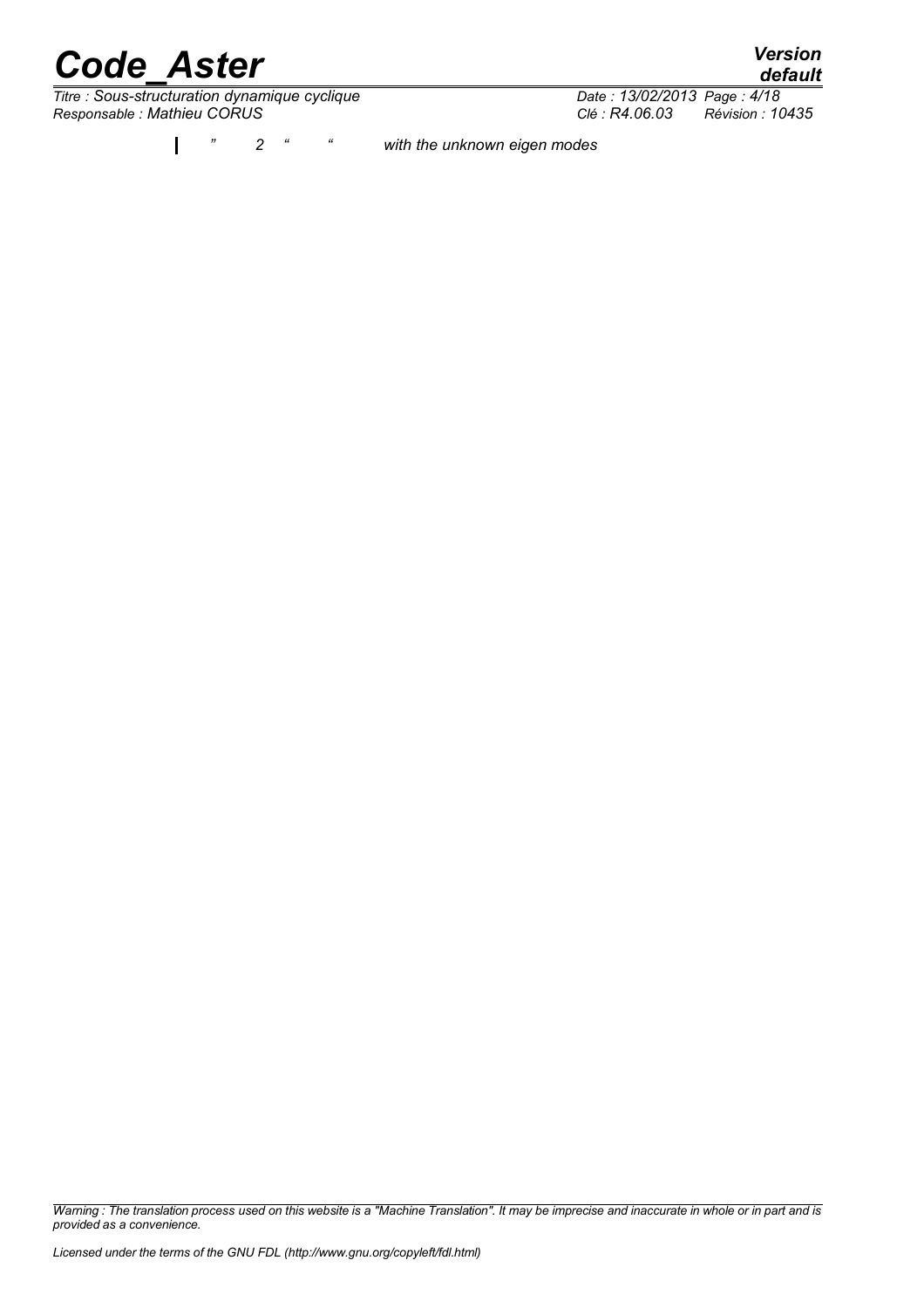*Titre : Sous-structuration dynamique cyclique Date : 13/02/2013 Page : 5/18 Responsable : Mathieu CORUS Clé : R4.06.03 Révision : 10435*

#### <span id="page-4-2"></span>**2 cyclic Repetitivity**

#### **2.1 Definition**

<span id="page-4-1"></span>One says that a structure is with cyclic repetitivity of axis  $Oz$ , if there exists an angle  $0 < \alpha < \pi$ such as structure is geometrically and mechanically invariant by rotation around *Oz* this angle. If  $\alpha$  is the smallest angle checking this property, then any angular portion of angle  $\alpha$  of structure is called "basic sector" (or "irreducible sector").

The total structure is then made up of  $N$  sectors:

$$
N = \frac{2\,\Pi}{\alpha}
$$

#### **2.2 Wave propagation**

<span id="page-4-0"></span>One notes  $\theta$  the rotation of axis  $Oz$  and angle  $\alpha$  defined in  $R^3$  .

Let us consider a basic sector of a structure with repetitivity of axis *Oz* , and two similar points of two contiguous sectors *G* and *D* :



One has the relation between the points *G* and *D* :  $G = \theta(D)$ 

It is noticed that the structure is left invariant by any rotation  $\rho^m$  (with  $m$  integer).

One can note that all rotations leaving invariant structure (geometrically and mechanically) are of finished number:

$$
\theta^m \quad m \in \{0, 1, \dots N - 1\}
$$

Let us consider a scalar variable of state of the studied mechanical system *U* , and *Z* the associated complex:

$$
U = \text{Re}(Z) = \text{Re}(U + jV)
$$

It is possible to show, by the theory of the finished groups, the following relation for the points *D* and *G* [bib5]:

$$
\exists m \in \{0, 1, ..., \frac{N}{2}\} \quad \text{tel que } Z(G) = e^{jm\alpha} Z(D) \qquad \text{Eq 2.2-1}
$$

*Warning : The translation process used on this website is a "Machine Translation". It may be imprecise and inaccurate in whole or in part and is provided as a convenience.*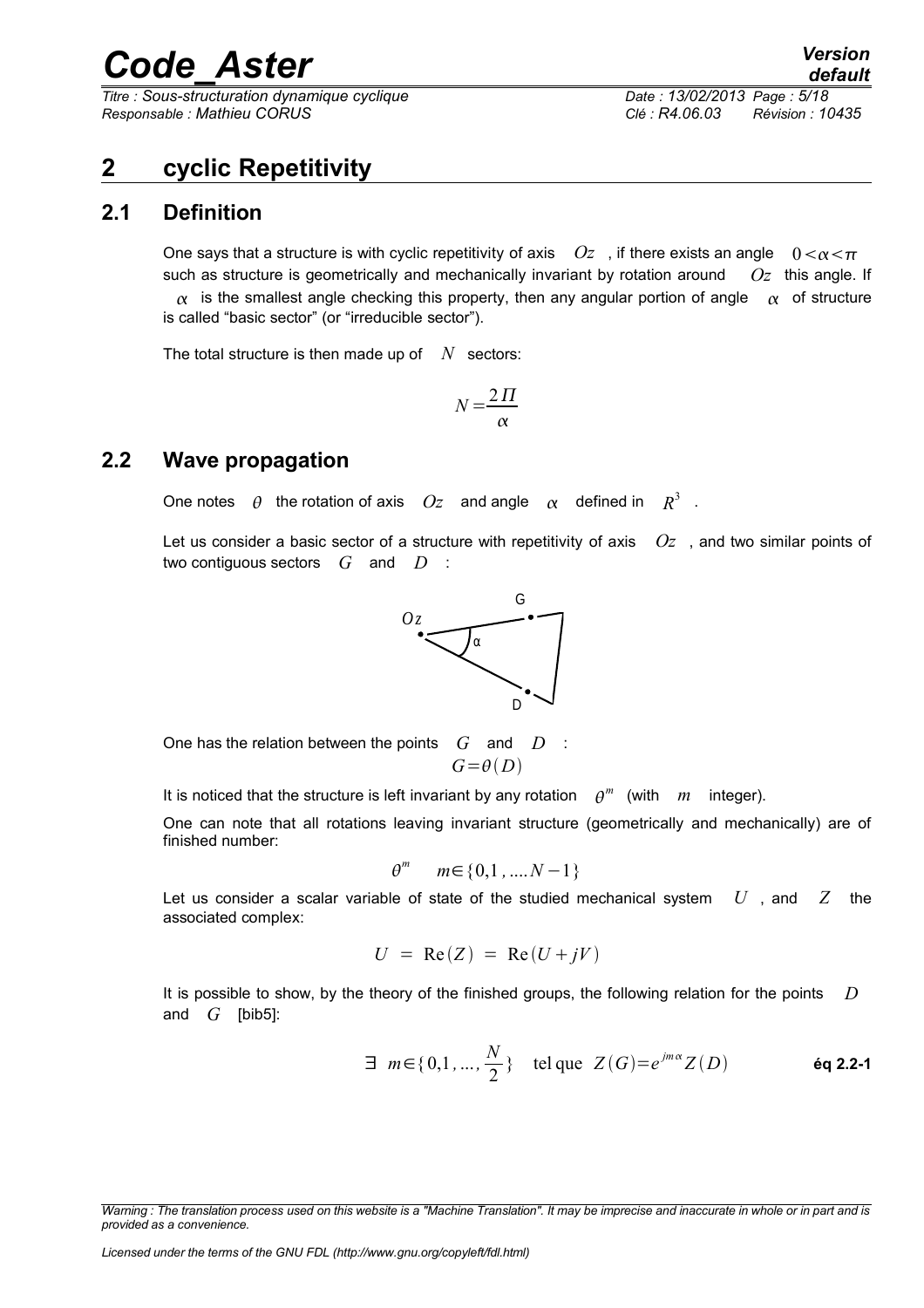*Titre : Sous-structuration dynamique cyclique Date : 13/02/2013 Page : 6/18 Responsable : Mathieu CORUS Clé : R4.06.03 Révision : 10435*

**Note:**

*the quantities are expressed in the cylindrical coordinate system*  $(r, \theta, z)$ ,

*for an axisymmetric structure (cyclic typical case of repetitivity), m are called index of FOURIER,* 

in the case of an undamped plane wave,  $e^{jm\alpha}$  are the complex phase shift between *two contiguous sectors; the equation means that this phase shift can take only one finished number of known values,* 

*it is possible to limit the number of the values of m to the values ranging between 0 and N* / 2 *; indeed, it is shown that the wave associated with the phase shift N*−*m is identical to that associated with the phase shift m , but progresses in opposite direction [bib5].*

If *N* is even:  $m=0$  and  $m=N/2$  correspond to real modes:

 $m=0$   $\Rightarrow \forall D$   $U(\theta(D))=U(D)$ 

 $m = N/2 \Rightarrow \forall D$  *U* $(\theta(D)) = -U(D)$ 

All the other values of *m* correspond to modes appearing per orthogonal pairs with a given frequency (one speaks then about degenerated modes):

$$
U = \text{Re}(Z) \quad et \quad V = \text{Im}(Z)
$$

If  $N$  is odd:  $m=0$  corresponds to a real mode not degenerated:

$$
m=0 \Rightarrow \forall D \quad U(\theta(D))=U(D)
$$

All the other values of *m* correspond to degenerated modes appearing per orthogonal pairs:

$$
U = \text{Re}(Z) \quad et \quad V = \text{Im}(Z)
$$

#### **2.3 Notion of diameters and nodal circles**

<span id="page-5-0"></span>the cyclic property of repetitivity, translated by the equation [éq 2.2-1] makes it possible to know a priori the pace of the eigen modes of the structure, which strongly approaches what one can observe for axisymmetric structures. If one considers an eigen mode of a structure with cyclic symmetry, all the sectors have the same deformed shape but with an amplitude function of their angular position, which one can translate by a phase shift between substructures. This mode can be classified starting from the number of diameters and nodal circles which characterize it. A nodal diameter (which is confused with a diameter only if the structure is axisymmetric) is line of points of null motion passing by the axis of repetitivity; a nodal circle (which has the circular form only for axisymmetric structures) is line of points of null motion, it even with cyclic repetitivity. It is noted that it is the deformed shape of the mode of the substructure on which the mode of the complete structure is based which determines the number of circle (S) nodal (with). On the other hand, the number of diameter (S) nodal (with) is defined by the phase shift between two consecutive sectors.

*Warning : The translation process used on this website is a "Machine Translation". It may be imprecise and inaccurate in whole or in part and is provided as a convenience.*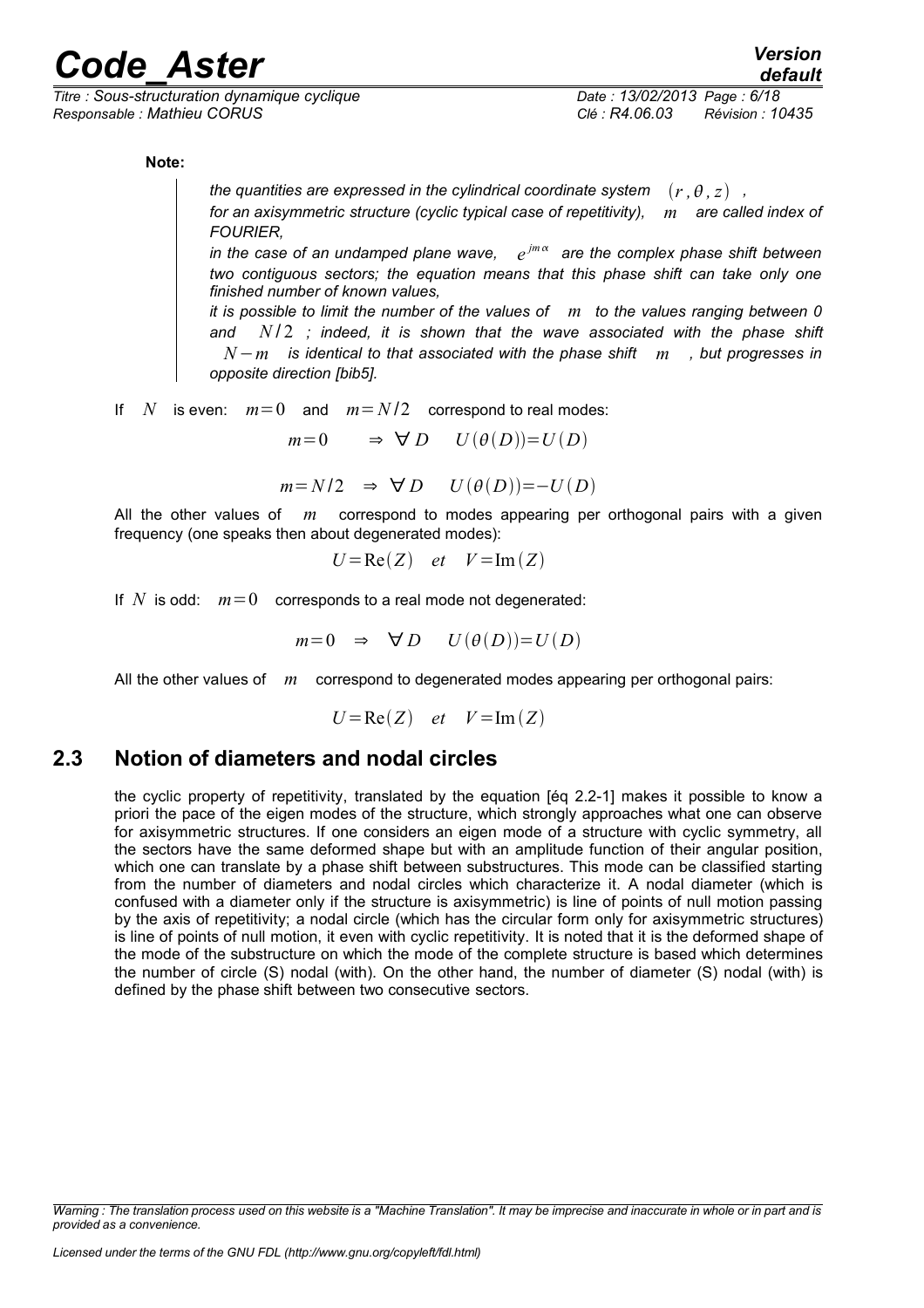*Titre : Sous-structuration dynamique cyclique Date : 13/02/2013 Page : 7/18 Responsable : Mathieu CORUS Clé : R4.06.03 Révision : 10435*

| <b>Deformed</b><br>sector | <b>Phase between</b><br>sector | <b>Deformed</b><br>overall | <b>Family</b>         |
|---------------------------|--------------------------------|----------------------------|-----------------------|
| Bending 1                 | N sectors<br>in phase          |                            | 0 rings<br>0 diameter |
| Bending 1                 | N/2 sectors<br>in phase        |                            | 0 rings<br>1 diameter |
| Bending 2                 | N sectors<br>in phase          |                            | 1 rings<br>0 diameter |
| Bending 2                 | N/secteurs<br>in phase         |                            | 1 rings<br>1 diameter |

#### **2.4 Boundary conditions**

<span id="page-6-0"></span>Consider a structure with cyclic repetitivity, and two successive basic sectors of this one:



Connections between sectors being regarded as perfect, there are the conditions between the sectors:

$$
q_s^k = q_d^{k+1}
$$
 continuity of principle

$$
f_{L_s}^k = -f_{L_s}^{k+1}
$$
 displacements of action-réactionéq 2.4-1

the exhibitor indicates the number of the sector considered. The preceding conditions of connection are expressed in the total reference.

By the formula [éq 2.2-1] relating to the wave propagation in structure and while posing:  $\beta = m\alpha$ , it a:

$$
{\{q^{k+1}\}}_{k+1} = e^{j\beta} {\{q^k\}}_k
$$
  

$$
{\{f_L^{k+1}\}}_{k+1} = e^{j\beta} {\{f_L^k\}}_k
$$

*Licensed under the terms of the GNU FDL (http://www.gnu.org/copyleft/fdl.html)*

*default*

*Warning : The translation process used on this website is a "Machine Translation". It may be imprecise and inaccurate in whole or in part and is provided as a convenience.*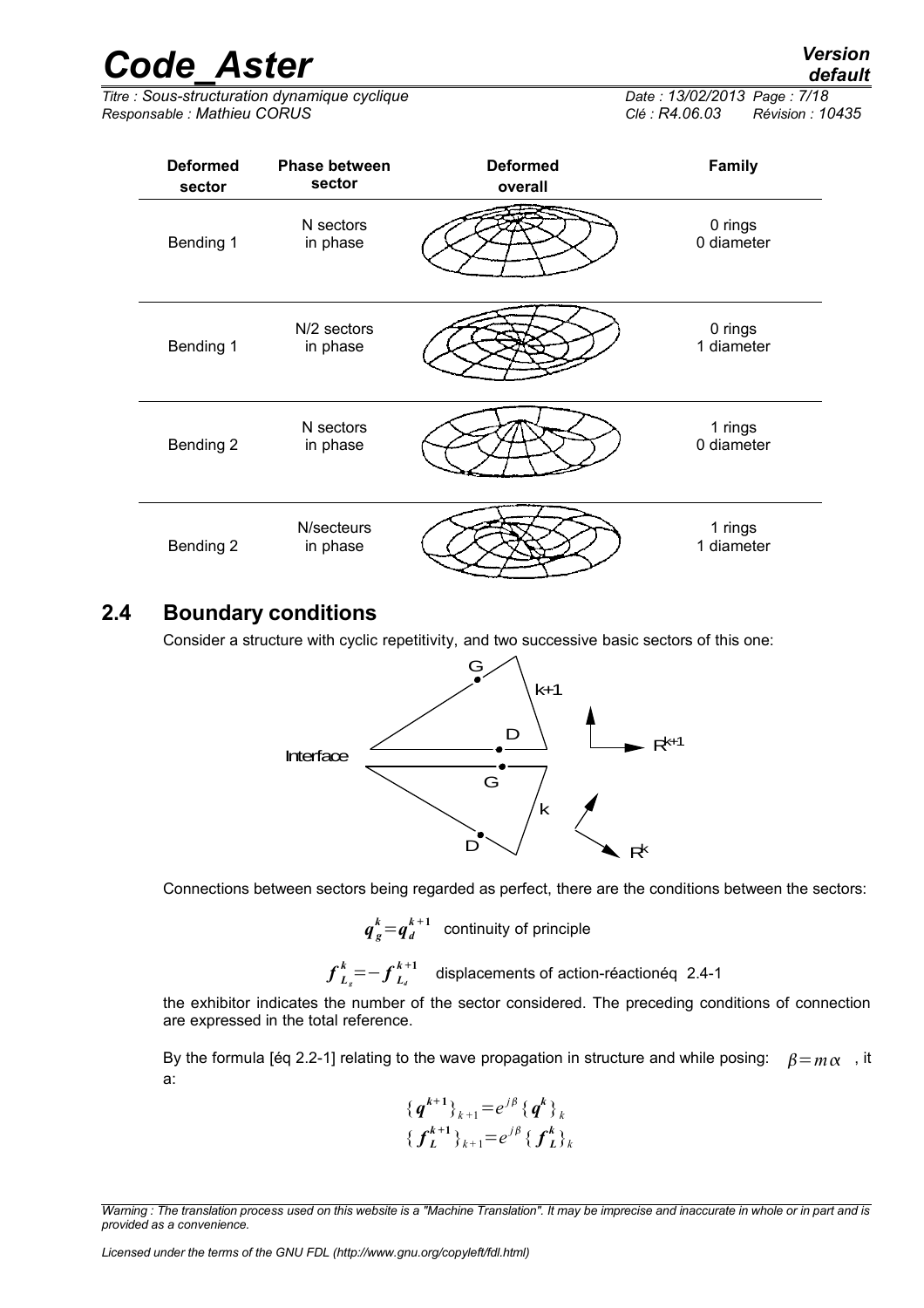*Titre : Sous-structuration dynamique cyclique Date : 13/02/2013 Page : 8/18 Responsable : Mathieu CORUS Clé : R4.06.03 Révision : 10435*

*default*

the index *k* is meant that the quantity is expressed in the reference related to the sector *k* :  $R^k$  .

The equations of connection [éq 2.4-1], written in the reference related to the sector  $k$  thus utilize the transition matrix of the sector  $k$  to the sector  $k+1$ . This matrix is not other than the matrix of rotation of the degrees of freedom of right towards those of left, that is to say the matrix of rotation of axis  $Oz$  and angle  $\alpha$  , noted:  $\theta$  .

We thus obtain the following system:

$$
{\begin{aligned}\n\{\boldsymbol{q}_{g}^{k}\}_{k} = e^{j\beta} \boldsymbol{\theta} \left\{\boldsymbol{q}_{d}^{k}\right\}_{k} \\
\{\boldsymbol{f}_{L_{g}}^{k}\}_{k} = -e^{j\beta} \boldsymbol{\theta} \left\{\boldsymbol{f}_{L_{d}}^{k}\right\}_{k}\n\end{aligned}\n\qquad \text{Eq the 2.4-2}
$$

boundary conditions [éq 2.4-2] make it possible to calculate the eigen modes of the group of structure from one only basic sector.

This formalization can be generalized with the case of the nodes of the axis. One obtains then:

$$
{\begin{aligned}\n\{\boldsymbol{q}_{a}^{k}\}_{k} &= e^{j\,\beta}\boldsymbol{\theta}_{a} \{\boldsymbol{q}_{a}^{k}\}_{k} \\
\{\boldsymbol{f}_{L_{a}}^{k}\}_{k} &= -e^{j\,\beta}\boldsymbol{\theta}_{a} \{\boldsymbol{f}_{L_{a}}^{k}\}_{k}\n\end{aligned}}
$$

It is checked that if  $\beta$  is non-zero, the displacement of the nodes of the axis is null (in fact, one then notes the presence of one or several nodal diameters).

#### <span id="page-7-1"></span>**3 Methods of cyclic substructuring**

#### **3.1 Method of Craig-Bampton**

<span id="page-7-0"></span>One considers the problem with the eigenvalues of total structure expressed on the basic sector. This last is thus subjected to the bonding strengths which are applied to him by the contiguous sectors. In addition, the basic sector checks the equations of connection [éq 2.4-2]. We thus have:

$$
(\mathbf{K} - \omega^2 \mathbf{M})\mathbf{q} = \mathbf{f}_L
$$
  
\n
$$
\mathbf{q}_g = e^{j\beta} \mathbf{\Theta} \mathbf{q}_d
$$
  
\n
$$
\mathbf{f}_{L_g} = -e^{j\beta} \mathbf{\Theta} \mathbf{f}_{L_g}
$$
  
\n
$$
\mathbf{f}_{L_g} = -e^{j\beta} \mathbf{\Theta} \mathbf{f}_{L_g}
$$

We suppose that the base is made up of the dynamic eigen modes of the basic sector embedded with its interfaces, noted  $\phi$ , and of the constrained modes relating to the degrees of freedom of interfaces right and left, noted  $\mathbf{\Psi}_d$  and  $\mathbf{\Psi}_g$  .

Taking into account the fact that the only contribution to displacements of a degree of freedom of interface comes from the constrained mode corresponding, the transformation of RITZ can be written:

$$
q = \begin{pmatrix} q_i \\ q_d \\ q_g \end{pmatrix} = \begin{pmatrix} \phi & \Psi_d & \Psi_g \end{pmatrix} \begin{pmatrix} \eta_i \\ q_d \\ q_g \end{pmatrix} = \Phi \eta
$$

*Warning : The translation process used on this website is a "Machine Translation". It may be imprecise and inaccurate in whole or in part and is provided as a convenience.*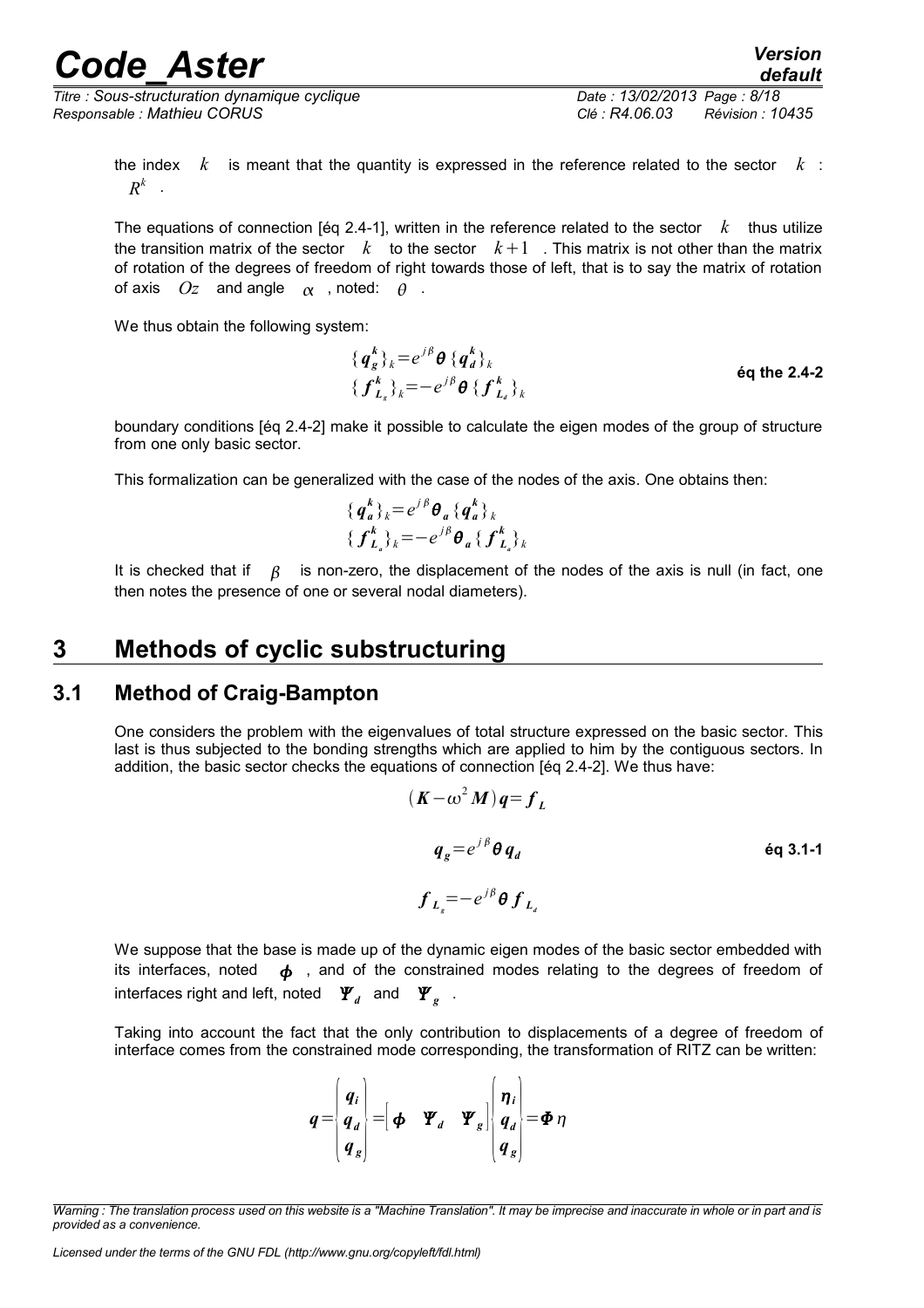*Titre : Sous-structuration dynamique cyclique Date : 13/02/2013 Page : 9/18 Responsable : Mathieu CORUS Clé : R4.06.03 Révision : 10435*

Consequently, by means of the transformation of RITZ, the system of equations [éq 3.1-1] become:

$$
(\overline{K} - \omega^2 \overline{M}) \begin{bmatrix} \eta_i \\ q_d \\ q_g \end{bmatrix} = \begin{bmatrix} \phi & \Psi_d & \Psi_g \end{bmatrix}^T \begin{bmatrix} 0 \\ f_{L_d} \\ f_{L_g} \end{bmatrix}
$$

$$
q_g = e^{i\beta} \theta q_d
$$

**éq the 3.1-2**

*default*

surmounted matrixes of a bar are projections of the matrixes finite elements on the basis of the basic sector modal base (generalized matrixes).

 $f_{L_{s}} = -e^{j\beta} \theta f_{L_{d}}$ 

One can show that the constrained modes are orthogonal with the normal modes with respect to the stiffness matrix [bib5]. Thus, the corresponding products are null.

Let us adopt the following notations:

- m : index relating to the eigen modes of the sector
- d : index relating to the constrained modes of the right interface
- g : index relating to the constrained modes of the left interface.

One can thus write these matrixes in the form:

$$
\overline{K} = \begin{bmatrix} \overline{K_{mm}} & 0 & 0 \\ 0 & \overline{K_{dd}} & \overline{K_{dg}} \\ 0 & \overline{K_{gd}} & \overline{K_{gg}} \end{bmatrix} \qquad \overline{M} = \begin{bmatrix} \overline{M_{mm}} & \overline{M_{md}} & \overline{M_{mg}} \\ \overline{M_{dm}} & \overline{M_{dd}} & \overline{M_{gg}} \\ \overline{M_{gm}} & \overline{M_{gd}} & \overline{M_{gg}} \end{bmatrix}
$$

Taking into account their definition, the constrained modes check:

$$
\boldsymbol{\Psi}_{d} = \begin{bmatrix} \boldsymbol{\Psi}_{di} \\ \boldsymbol{\Psi}_{dd} \\ \boldsymbol{\Psi}_{dg} \end{bmatrix} = \begin{bmatrix} \boldsymbol{\Psi}_{di} \\ \boldsymbol{Id} \\ 0 \end{bmatrix} \qquad \boldsymbol{\Psi}_{g} = \begin{bmatrix} \boldsymbol{\Psi}_{gi} \\ \boldsymbol{\Psi}_{gd} \\ \boldsymbol{\Psi}_{gg} \end{bmatrix} = \begin{bmatrix} \boldsymbol{\Psi}_{gi} \\ 0 \\ \boldsymbol{Id} \end{bmatrix}
$$

The second member of the matric equation [éq 3.1-2] becomes:

$$
\begin{bmatrix} \boldsymbol{\phi}_i & 0 & 0 \\ \boldsymbol{\Psi}_{di} & \boldsymbol{Id} & 0 \\ \boldsymbol{\Psi}_{gi} & 0 & \boldsymbol{Id} \end{bmatrix} \begin{bmatrix} 0 \\ \boldsymbol{f}_{L_i} \\ \boldsymbol{f}_{L_s} \end{bmatrix} = \begin{bmatrix} 0 \\ \boldsymbol{f}_{L_i} \\ \boldsymbol{f}_{L_s} \end{bmatrix}
$$

*Warning : The translation process used on this website is a "Machine Translation". It may be imprecise and inaccurate in whole or in part and is provided as a convenience.*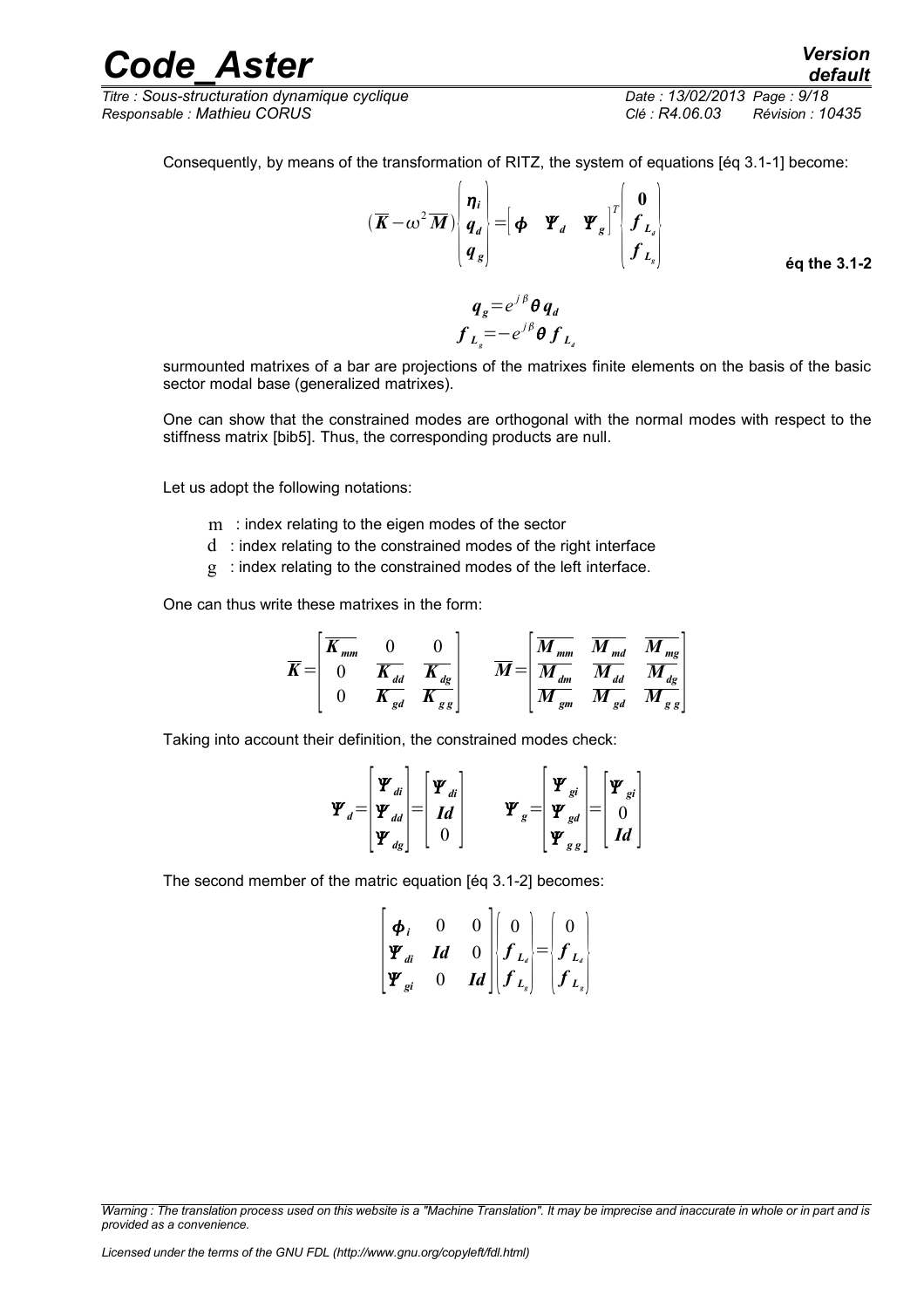*Titre : Sous-structuration dynamique cyclique Date : 13/02/2013 Page : 10/18 Responsable : Mathieu CORUS Clé : R4.06.03 Révision : 10435*

*default*

By taking account of these notations, let us develop the matric equation checked by the basic sector:

$$
\overline{K_{mm}} \eta_i - \omega^2 (\overline{M_{mm}} \eta_i + \overline{M_{md}} q_d + \overline{M_{mg}} q_g) = 0
$$
\n
$$
\overline{K_{dd}} q_d + \overline{K_{dg}} q_g - \omega^2 (\overline{M_{dm}} \eta_i + \overline{M_{dd}} q_d + \overline{M_{dg}} q_g) = f_{L_d}
$$
\n
$$
\overline{K_{gd}} q_d + \overline{K_{gg}} q_g - \omega^2 (\overline{M_{gm}} \eta_i + \overline{M_{gd}} q_d + \overline{M_{gg}} q_g) = f_{L_g}
$$
\n
$$
q_g = e^{j\beta} \theta q_d
$$
\n
$$
f_{L_g} = -e^{j\beta} \theta f_{L_d}
$$

Let us introduce the two last equations of this system into the three first:

$$
\begin{aligned}\n & (\overline{K_{mm}} - \omega^2 \overline{M_{mm}}) \eta_i - \omega^2 (\overline{M_{md}} + e^{j\beta} \overline{M_{mg}} \theta) q_d = 0 \\
 & (\overline{K_{dd}} + e^{j\beta} \overline{K_{dg}} \theta) q_d - \omega^2 (\overline{M_{dm}} \eta_i + (\overline{M_{dd}} + e^{j\beta} \overline{M_{dg}} \theta) q_d) = f_{L_d} \\
 & (\overline{K_{gd}} + e^{j\beta} \overline{K_{gg}} \theta) q_d - \omega^2 (\overline{M_{gm}} \eta_i + (\overline{M_{gd}} + e^{j\beta} \overline{M_{gg}} \theta) q_d) = -e^{j\beta} \theta f_{L_d}\n \end{aligned}
$$

The association of the two last equations makes it possible to eliminate the terms from the bonding strengths. One leads then to a final problem with the eigenvalues which one can put in the form:

$$
\left( \tilde{\boldsymbol{K}}(\boldsymbol{\beta}) - \boldsymbol{\omega}^2 \tilde{\boldsymbol{M}}(\boldsymbol{\beta}) \right) \tilde{\boldsymbol{q}} = 0
$$

With: *q*={

$$
\tilde{q} = \begin{bmatrix} \eta_i \\ q_d \end{bmatrix}
$$

$$
\tilde{K} = \begin{bmatrix} \overline{K_{mm}} & 0 \\ 0 & \overline{K_{dd}} + e^{i\beta} \overline{K_{dg}} \theta + e^{-i\beta} \theta^T \overline{K_{gd}} + \theta^T \overline{K_{gg}} \theta \end{bmatrix}
$$

$$
\tilde{M} = \begin{bmatrix} \overline{M_{mm}} & \overline{M_{md}} + e^{i\beta} \overline{M_{gg}} \theta \\ \overline{M_{dm}} + e^{-i\beta} \theta^T \overline{M_{gm}} & \overline{M_{dd}} + e^{i\beta} \overline{M_{dg}} \theta + e^{-i\beta} \theta^T \overline{M_{gd}} + \theta^T \overline{M_{gg}} \theta \end{bmatrix}
$$

The mass matrixes and of stiffness of the final problem are hermitian. The eigenvalues solutions are thus real. In addition, the problem is of reduced size.

The resolution of the problem to the complex eigenvalues [éq 3.1-3] makes it possible to determine the complex generalized coordinates of the eigen modes of total structure. The complex values of displacements of the basic sector in the total mode are given, starting from the generalized coordinates, by the following formula:

$$
\boldsymbol{q}' = \begin{bmatrix} \boldsymbol{\phi} & \boldsymbol{\Psi}_d + e^{j\beta} \boldsymbol{\theta} \boldsymbol{\Psi}_d \end{bmatrix} \boldsymbol{\tilde{q}} \qquad \qquad \text{eq 3.1-4}
$$

*Warning : The translation process used on this website is a "Machine Translation". It may be imprecise and inaccurate in whole or in part and is provided as a convenience.*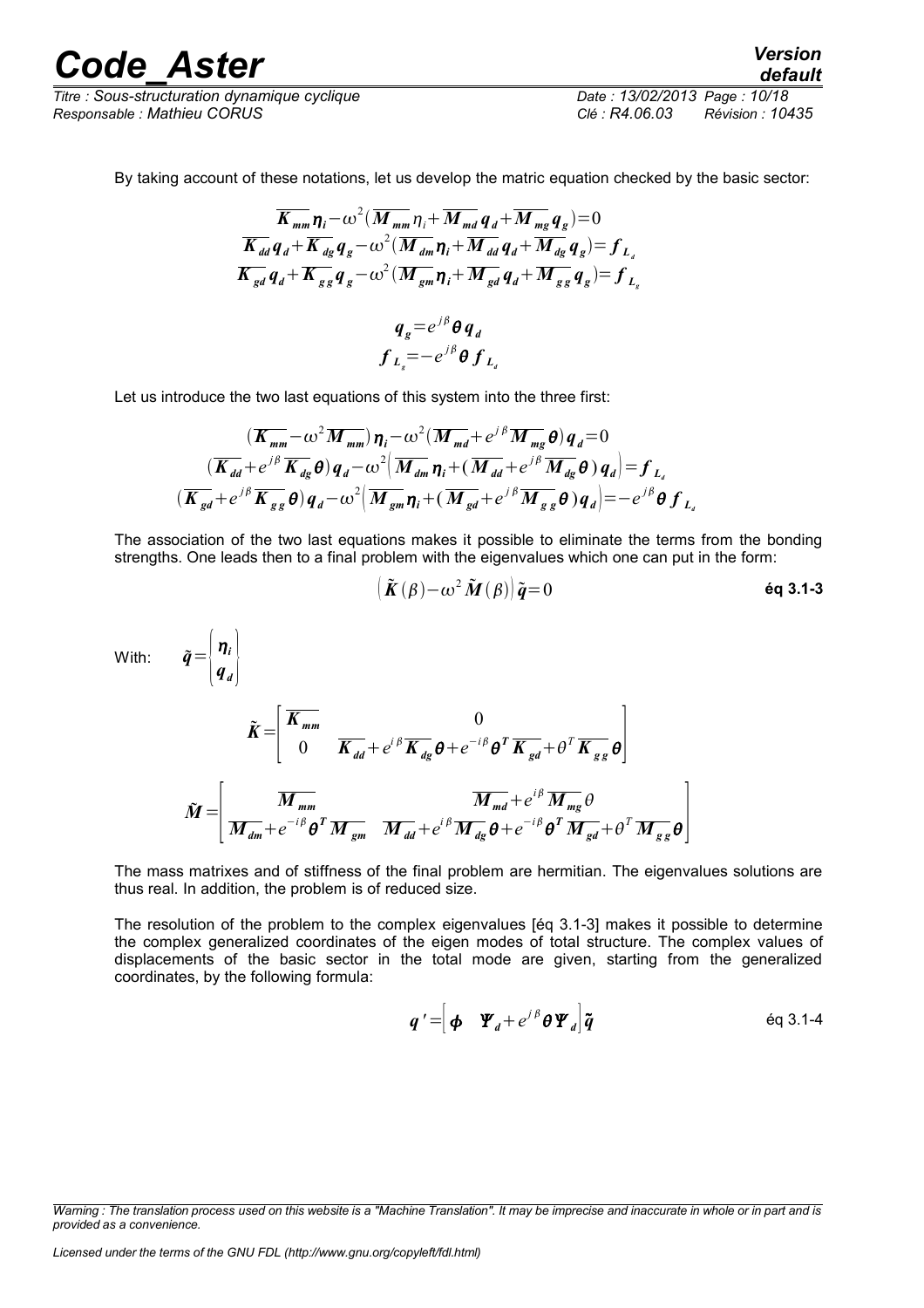*Titre : Sous-structuration dynamique cyclique Date : 13/02/2013 Page : 11/18 Responsable : Mathieu CORUS Clé : R4.06.03 Révision : 10435*

*default*

to determine the actual values of displacements, it is necessary to distinguish three cases according to the values from the phase shift AND element:

**Case n° 1** :  $\beta = 0$  :

The displacements **q'** given by the formula [éq 3.1-4] are then with actual values. All the sectors deformed even and vibrate in phase. There is then only one real eigen mode:

$$
\mathbf{q} = \mathbf{Re}\left(\mathbf{q}\right) = \mathbf{q'}
$$

**Cases n°2** :  $0 < B < (N+1)/2$  :

The displacements provided by the formula [éq 3.1-4] are with complex values. A each one of these complex modes correspond two orthogonal degenerated real modes:

$$
\mathbf{q}_1 = \text{Re}(\mathbf{q}') \qquad \mathbf{q}_2 = \text{Im}(\mathbf{q}')
$$
éq 3.1-6

**Cases n°3** :  $\beta = N/2$  (=> *N* is even):

The displacements provided by [éq 3.1-4] are then with complex values. There are nodal *N/2* diameters, two contiguous sectors vibrate then in opposition of phase. Each complex mode is at the origin of only one real mode:

$$
\mathbf{q} = \text{Re}(\mathbf{q}) = -\text{Im}(\mathbf{q})\tag{6q 3.1-7}
$$

#### **Taking into account of the nodes of the axis:**

One supposes in this paragraph that the degrees of freedom carried by the nodes of the axis, as well as the nodes of interfaces right-hand side and left, were blocked for the computation of the dynamic modes of the basic sector and were the object of computations of constrained modes.

Projection base is thus made up of the dynamic eigen modes of the basic sector embedded with its interfaces, noted  $\phi$ , and of the constrained modes relating to the degrees of freedom of interfaces right, left and axis, noted  $\left| \mathbf{\Psi}_a \right|$  ,  $\left| \mathbf{\Psi}_s \right|$  and  $\left| \mathbf{\Psi}_a \right|$  .

As we saw in the chapter [§2.4], if  $\beta$  is non-zero, the displacement of the nodes of the axis is null (presence of at least a nodal diameter). The taking into account of the nodes of the axis thus has meaning only if  $\beta = 0$ . In this demonstration, we will limit ourselves to this case.

The problem with the eigenvalues of total structure and the equations of connection, expressed on this basis are worth then:

$$
\begin{aligned}\n(\overline{K} - \omega^2 \overline{M}) \begin{pmatrix} \eta_i \\ q_d \\ q_g \\ q_g \end{pmatrix} &= \begin{bmatrix} \phi & \Psi_a & \Psi_g & \Psi_a \end{bmatrix} \begin{bmatrix} 0 \\ f_{L_a} \\ f_{L_g} \\ f_{L_g} \end{bmatrix} \\
q_g &= \theta \, q_d \quad \text{et} \quad q_a = \theta_a \, q_a, \\
f_{L_s} &= -\theta \, f_{L_s} \quad \text{et} \quad f_{L_s} = -\theta_a \, f_{L_s}\n\end{aligned}\n\tag{6q 3.1-8}
$$

*Warning : The translation process used on this website is a "Machine Translation". It may be imprecise and inaccurate in whole or in part and is provided as a convenience.*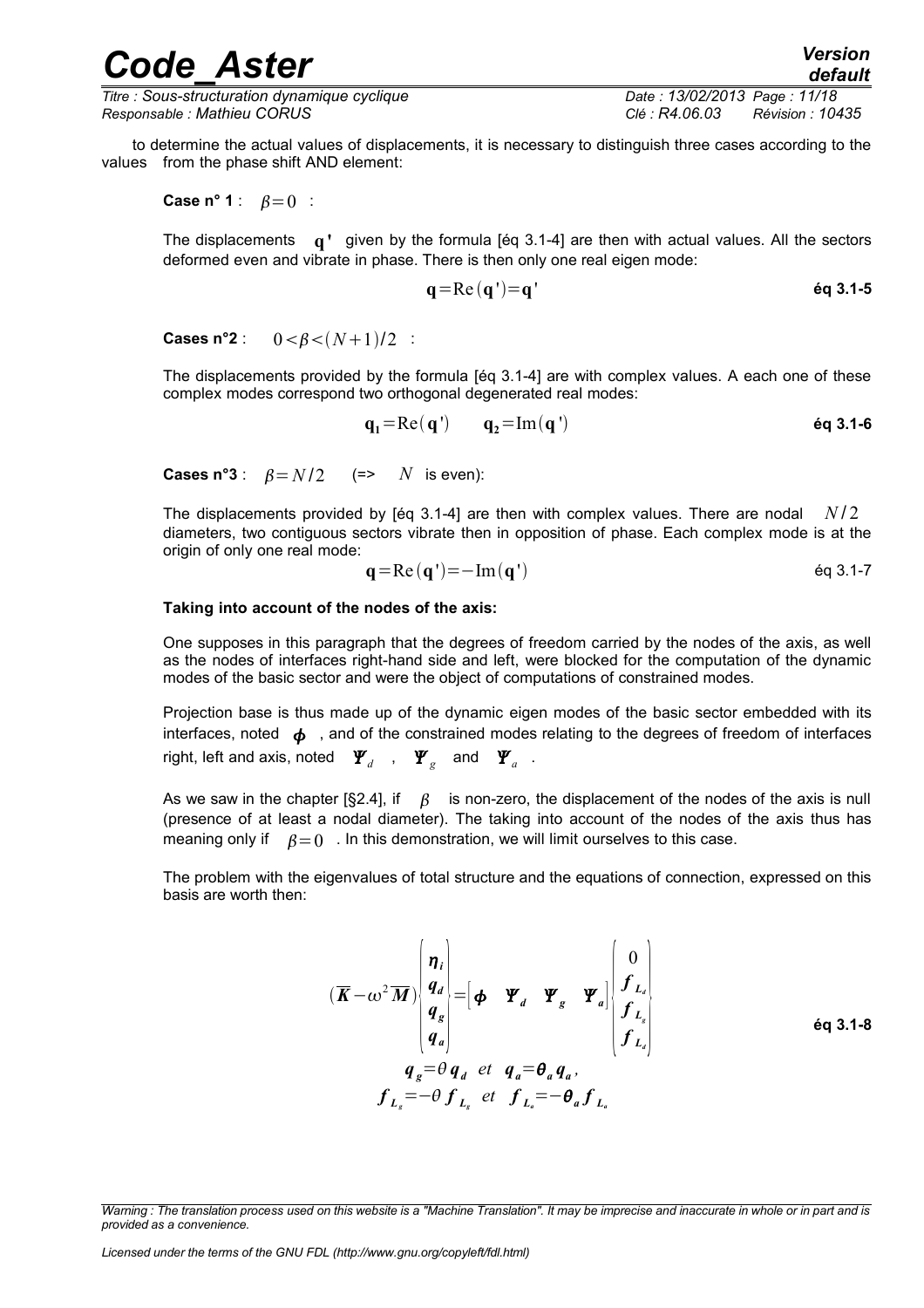*Titre : Sous-structuration dynamique cyclique Date : 13/02/2013 Page : 12/18 Responsable : Mathieu CORUS Clé : R4.06.03 Révision : 10435*

*default*

Let us adopt the following notations:

- m : index relating to the eigen modes of the sector
- d : index relating to the constrained modes of the right interface
- g : index relating to the constrained modes of the left interface
- a : index relating to the constrained modes of the interface centers.

One can thus write the matrixes in the form:

$$
\overline{K} = \begin{bmatrix} \overline{K_{mm}} & 0 & 0 & 0 \\ 0 & \overline{K_{dd}} & \overline{K_{dg}} & \overline{K_{da}} \\ 0 & \overline{K_{gd}} & \overline{K_{gg}} & \overline{K_{ga}} \\ 0 & \overline{K_{ad}} & \overline{K_{ag}} & \overline{K_{aa}} \end{bmatrix} \qquad \overline{M} = \begin{bmatrix} \overline{M_{mm}} & \overline{M_{md}} & \overline{M_{mg}} & \overline{M_{ma}} \\ \overline{M_{dm}} & \overline{M_{dd}} & \overline{M_{gg}} & \overline{M_{aa}} \\ \overline{M_{gm}} & \overline{M_{gd}} & \overline{M_{gg}} & \overline{M_{ga}} \\ \overline{M_{am}} & \overline{M_{ad}} & \overline{M_{ag}} & \overline{M_{aa}} \end{bmatrix}
$$

Taking into account their definition, the constrained modes check:

$$
\boldsymbol{\varPsi}_{d} = \begin{bmatrix} \boldsymbol{\varPsi}_{di} \\ \boldsymbol{\varPsi}_{dd} \\ \boldsymbol{\varPsi}_{dg} \\ \boldsymbol{\varPsi}_{da} \end{bmatrix} = \begin{bmatrix} \boldsymbol{\varPsi}_{di} \\ \boldsymbol{Id} \\ 0 \\ 0 \end{bmatrix} \qquad \boldsymbol{\varPsi}_{g} = \begin{bmatrix} \boldsymbol{\varPsi}_{gi} \\ \boldsymbol{\varPsi}_{gd} \\ \boldsymbol{\varPsi}_{gg} \\ \boldsymbol{\varPsi}_{ga} \end{bmatrix} = \begin{bmatrix} \boldsymbol{\varPsi}_{gi} \\ 0 \\ \boldsymbol{Id} \\ 0 \end{bmatrix} \qquad \boldsymbol{\varPsi}_{a} = \begin{bmatrix} \boldsymbol{\varPsi}_{ai} \\ \boldsymbol{\varPsi}_{ad} \\ \boldsymbol{\varPsi}_{ag} \\ \boldsymbol{\varPsi}_{aa} \end{bmatrix} = \begin{bmatrix} \boldsymbol{\varPsi}_{ai} \\ 0 \\ 0 \\ \boldsymbol{\varPsi}_{aa} \end{bmatrix}
$$

The second member of the matric equation [éq 3.1-8] becomes:

$$
\begin{bmatrix}\n\boldsymbol{\phi}_i & 0 & 0 & 0 \\
\boldsymbol{\Psi}_{di} & \boldsymbol{Id} & 0 & 0 \\
\boldsymbol{\Psi}_{gi} & 0 & \boldsymbol{Id} & 0 \\
\boldsymbol{\Psi}_{gi} & 0 & 0 & \boldsymbol{Id}\n\end{bmatrix}\n\begin{bmatrix}\n0 \\
\boldsymbol{f}_{L_a} \\
\boldsymbol{f}_{L_s} \\
\boldsymbol{f}_{L_s}\n\end{bmatrix}\n=\n\begin{bmatrix}\n0 \\
\boldsymbol{f}_{L_d} \\
\boldsymbol{f}_{L_s} \\
\boldsymbol{f}_{L_s}\n\end{bmatrix}
$$

By taking account of these notations, let us develop the matric equation checked by the basic sector:

$$
\frac{\overline{K}_{mm}}{K_{dd}} \eta_{i} - \omega^{2} (\overline{M}_{mm} \eta_{i} + \overline{M}_{md} \, q_{d} + \overline{M}_{mg} \, q_{g} + \overline{M}_{ma} \, q_{d}) = 0
$$
\n
$$
\frac{\overline{K}_{dd}}{K_{dd}} \, q_{d} + \overline{K_{gg}} \, q_{g} + \overline{K_{da}} \, q_{a} - \omega^{2} (\overline{M}_{dm} \, \eta_{i} + \overline{M}_{dd} \, q_{d} + \overline{M}_{gg} \, q_{g} + \overline{M}_{da} \, q_{a}) = f_{L_{a}}
$$
\n
$$
\frac{\overline{K}_{gd}}{K_{gd}} \, q_{d} + \overline{K_{gg}} \, q_{g} + \overline{K_{ga}} \, q_{a} - \omega^{2} (\overline{M}_{gm} \, \eta_{i} + \overline{M}_{gd} \, q_{d} + \overline{M}_{gg} \, q_{g} + \overline{M}_{ga} \, q_{a}) = f_{L_{g}}
$$
\n
$$
\frac{\overline{K}_{ad}}{K_{ad}} \, q_{d} + \overline{K_{ag}} \, q_{g} + \overline{K_{aa}} \, q_{a} - \omega^{2} (\overline{M}_{am} \, \eta_{i} + \overline{M}_{ad} \, q_{d} + \overline{M}_{ag} \, q_{g} + \overline{M}_{aa} \, q_{a}) = f_{L_{a}}
$$
\n
$$
q_{g} = \theta \, q_{d} \quad \text{and} \quad f_{L_{a}} = -\theta \, f_{L_{a}}
$$
\n
$$
q_{a} = \theta_{a} \, q_{a} \quad f_{L_{a}} = -\theta_{a} \, f_{L_{a}}
$$

Let us replace, in the first four equations of the system  $\mathbf{q}_{\rm g}$  and  $\mathbf{f}_{\rm L_{\rm g}}$  by their respective statements, according to  $\mathbf{q}_{\mathbf{d}}$  and  $\mathbf{f}_{\mathbf{L}_{\mathbf{d}}}$  rewrite, in another form, the two last equations of the system, relating to the nodes of the axis.

*Warning : The translation process used on this website is a "Machine Translation". It may be imprecise and inaccurate in whole or in part and is provided as a convenience.*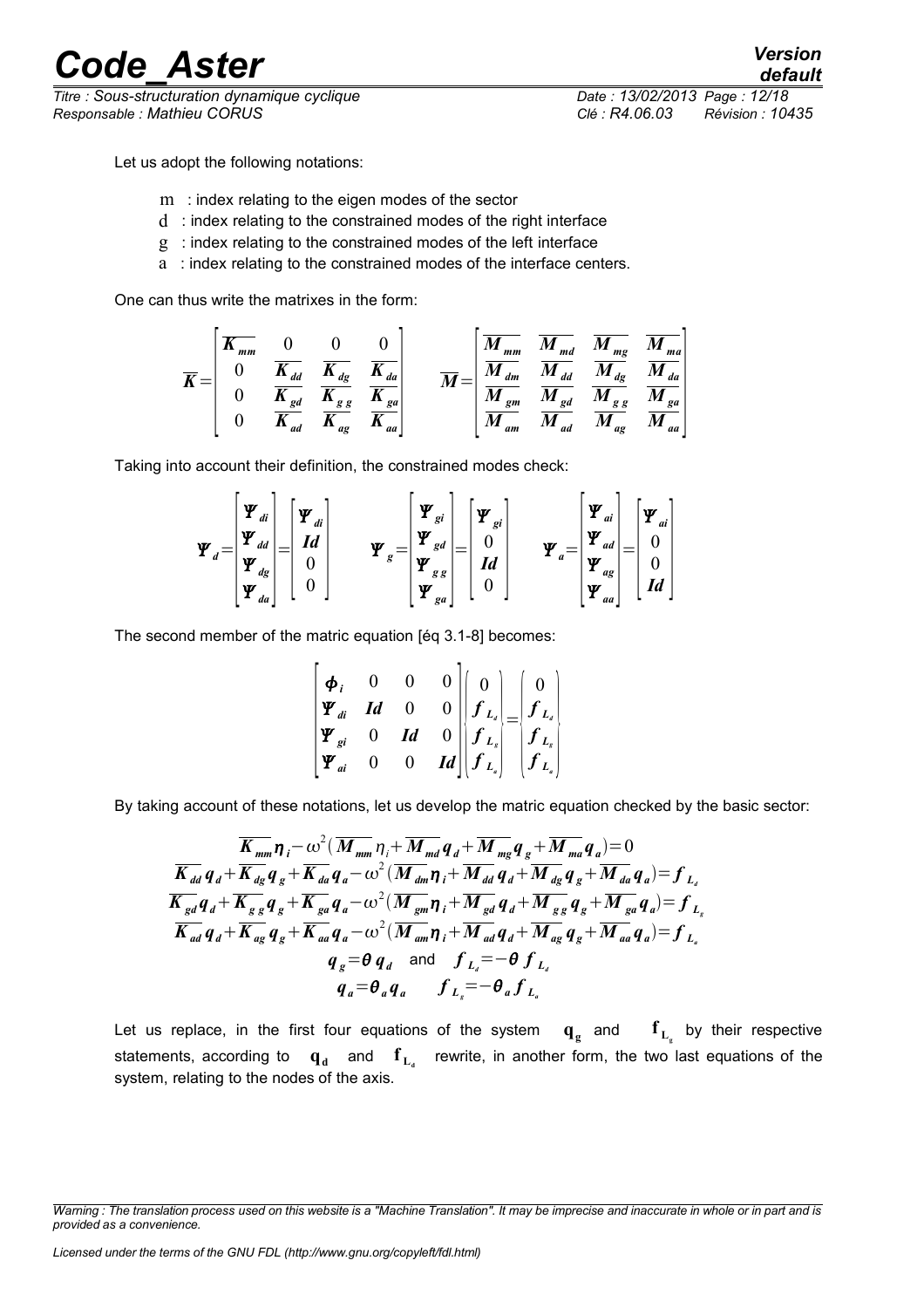*Titre : Sous-structuration dynamique cyclique Date : 13/02/2013 Page : 13/18 Responsable : Mathieu CORUS Clé : R4.06.03 Révision : 10435*

$$
\frac{(\overline{K}_{mm}-\omega^2 \overline{M}_{mm})\eta_i - \omega^2 \{(\overline{M}_{md} + \overline{M}_{mg}\theta)q_d + \overline{M}_{ma}q_a\} = 0}{(\overline{K}_{dd} + \overline{K}_{dg}\theta)q_d + \overline{K}_{da}q_a - \omega^2 \{(\overline{M}_{dm}\eta_i + (\overline{M}_{dd} + \overline{M}_{dg}\theta)q_d\} + \overline{M}_{da}q_a\} = f_{L_d}
$$
\n
$$
(\overline{K}_{gd} + \overline{K}_{gg}\theta)q_d + \overline{K}_{ga}q_a - \omega^2 \{(\overline{M}_{gm}\eta_i + (\overline{M}_{gd} + \overline{M}_{gg}\theta)q_d\} + \overline{M}_{ga}q_a\} = -\theta f_{L_d}
$$
\n
$$
(\overline{K}_{ad} + \overline{K}_{ag}\theta)q_d + \overline{K}_{aa}q_a - \omega^2 \{(\overline{M}_{am}\eta_i + (\overline{M}_{ad} + \overline{M}_{ag}\theta)q_d\} + \overline{M}_{aa}q_a\} = f_{L_a}
$$

$$
q_a = (1 + \theta_a) \frac{q_a}{2}
$$

$$
(1 + \theta_a^T) f_{L_a} = 0
$$

One replaces, in the first four equations of the system  $\mathbf{q}_a$  by his statement determined in before last equation. In addition, the association of the second and the third equation makes it possible to eliminate the terms from the bonding strengths on the right. Lastly, the fourth equation is multiplied by

 $(1+\bm{\theta}_a^T)$  , which makes it possible to eliminate the terms from the bonding strengths to the axis. One leads then to a final problem with the eigenvalues which one can put in the form:

$$
(\tilde{\boldsymbol{K}} - \omega^2 \tilde{\boldsymbol{M}}) \tilde{\boldsymbol{q}} = 0 \qquad \qquad \text{6q 3.1-9}
$$

With:

$$
\tilde{\boldsymbol{q}} = \begin{bmatrix} \boldsymbol{\eta}_i \\ \boldsymbol{q}_d \\ \boldsymbol{q}_a/2 \end{bmatrix}
$$

$$
\tilde{M} = \begin{bmatrix}\n\overline{K_{mm}} & 0 & 0 \\
0 & \overline{K_{dd}} + \overline{K_{dg}} \theta + \theta^T \overline{K_{gd}} + \theta^T \overline{K_{gg}} \theta & (\overline{K_{da}} + \theta^T \overline{K_{ga}})(1 + \theta_a) \\
0 & (1 + \theta_a^T)(\overline{K_{ad}} + \overline{K_{ag}} \theta) & (1 + \theta_a^T)\overline{K_{aa}}(1 + \theta_a)\n\end{bmatrix}
$$
\n
$$
\tilde{M} = \begin{bmatrix}\n\overline{M_{mm}} & \overline{M_{md}} + \overline{M_{dg}} \theta + \theta^T \overline{M_{gg}} + \theta^T \overline{M_{gg}} & \overline{M_{ma}}(1 + \theta_a) \\
\overline{M_{dm}} + \theta^T \overline{M_{gm}} & \overline{M_{dd}} + \overline{M_{dg}} \theta + \theta^T \overline{M_{gd}} + \theta^T \overline{M_{gg}} \theta & (\overline{M_{da}} + \theta^T \overline{M_{ga}})(1 + \theta_a) \\
(1 + \theta_a^T)\overline{M_{am}} & (1 + \theta_a^T)(\overline{M_{ad}} + \overline{M_{ag}} \theta) & (1 + \theta_a^T)\overline{M_{aa}}(1 + \theta_a)\n\end{bmatrix}
$$

Displacements of the axis, divided by two, make it possible to preserve at the stiffness matrixes and of mass their character hermitian. One restores modal complex displacements by the following formula:

$$
\mathbf{q'} = \begin{bmatrix} \boldsymbol{\phi} & \boldsymbol{\Psi}_d + e^{j\beta} \boldsymbol{\theta} \boldsymbol{\Psi}_d & 2 \boldsymbol{\Psi}_a \end{bmatrix} \tilde{\mathbf{q}}
$$

*Code\_Aster Version default*

*Warning : The translation process used on this website is a "Machine Translation". It may be imprecise and inaccurate in whole or in part and is provided as a convenience.*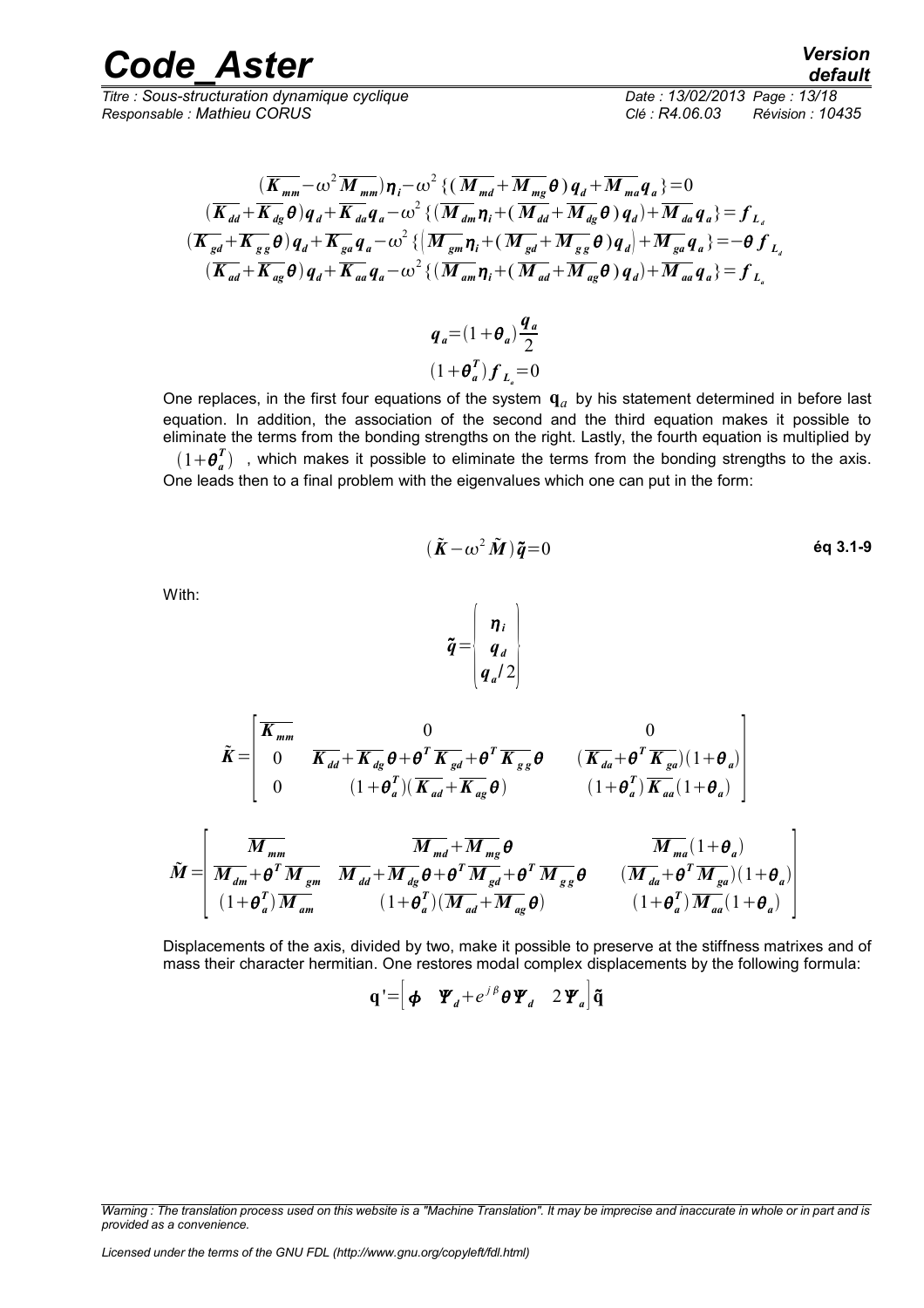*Titre : Sous-structuration dynamique cyclique Date : 13/02/2013 Page : 14/18 Responsable : Mathieu CORUS Clé : R4.06.03 Révision : 10435*

### *default*

#### **3.2 Method of Mac Neal**

<span id="page-13-0"></span>One considers the problem with the eigenvalues of total structure expressed on the basic sector. This last is thus subjected to the bonding strengths which are applied to him by the contiguous sectors. In addition, the basic sector checks the equations of connection [éq 2.4-2]. We thus have:

$$
(\mathbf{K} - \omega^2 \mathbf{M})\mathbf{q} = \mathbf{f}_L
$$
  
\n
$$
\mathbf{q}_g = e^{j\beta} \mathbf{\theta} \mathbf{q}_d
$$
  
\n
$$
\mathbf{f}_{L_g} = -e^{j\beta} \mathbf{\theta} \mathbf{f}_{L_g}
$$

modal base used to reduce dimensions of the problem to be solved, is a modal base with free interfaces including of the dynamic modes and the attach modes relating to the degrees of freedom of the interfaces right and left. Let us suppose that the degrees of freedom of the basic sector are ordered in the following way:

q = 
$$
\begin{pmatrix} q_i \\ q_d \\ q_g \end{pmatrix}
$$
 degrees deliberté de l'interface droite  
degrees deliberté de l'interface gauche

Are  $\|\bm{B}_d\|$  and  $\|\bm{B}_g\|$  , the rectangular matrixes of extraction such as:

$$
q_d = B_d q \qquad et \qquad q_g = B_g q
$$

The boundary condition on displacements becomes with these notations:

$$
\boldsymbol{B}_g \, \boldsymbol{q} = e^{j\beta} \boldsymbol{\theta} \, \boldsymbol{B}_d \, \boldsymbol{q} \qquad \Rightarrow \boldsymbol{B}_{dg} \, \boldsymbol{q} = 0 \quad \text{avecq} \quad \boldsymbol{B}_{dg} = e^{j\beta} \boldsymbol{\theta} \, \boldsymbol{B}_d - \boldsymbol{B}_g \tag{3.2-2}
$$

For the forces, the boundary condition becomes:

$$
f_{L} = B_{g}^{T} f_{L_{g}} + B_{d}^{T} f_{L_{d}} \Rightarrow f_{L} = (B_{g}^{T} - e^{-j\theta} B_{d}^{T} \theta^{T}) f_{L_{g}} = -B_{dg}^{T} f_{L_{g}}
$$

Let us regard as base, for the transformation of RITZ, all the dynamic eigen modes of the basic sector, by distinguishing the modes identified and the unknown modes:

$$
q = \begin{bmatrix} \boldsymbol{\phi}_1 & \boldsymbol{\phi}_2 \end{bmatrix} \begin{bmatrix} \boldsymbol{\eta}_1 \\ \boldsymbol{\eta}_2 \end{bmatrix}
$$

where index 1 (resp. 2) refers to the known modes (resp. unknowns). In the continuation, we will suppose that the eigen modes are normalized with the unit modal mass.

While replacing *q* by its statement according to the eigen modes, and while multiplying on the left by transposed of the matrix of the modes, the matric equations [éq 3.2-1] and [éq 3.2-2] become:

$$
(\lambda_1 - \omega^2 \mathbf{I} \mathbf{d}) \eta_1 = \boldsymbol{\phi}_1^T \boldsymbol{f}_L
$$
  
\n
$$
(\lambda_2 - \omega^2 \mathbf{I} \mathbf{d}) \eta_2 = \boldsymbol{\phi}_2^T \boldsymbol{f}_L
$$
  
\n
$$
\boldsymbol{B}_{dg} \boldsymbol{\phi}_1 \eta_1 + \boldsymbol{B}_{dg} \boldsymbol{\phi}_2 \eta_2 = 0
$$
  
\n
$$
\text{Eq the 3.2-4}
$$

where  $\lambda$  is the matrix of the generalized stiffness (generalized masses are unit).

*Warning : The translation process used on this website is a "Machine Translation". It may be imprecise and inaccurate in whole or in part and is provided as a convenience.*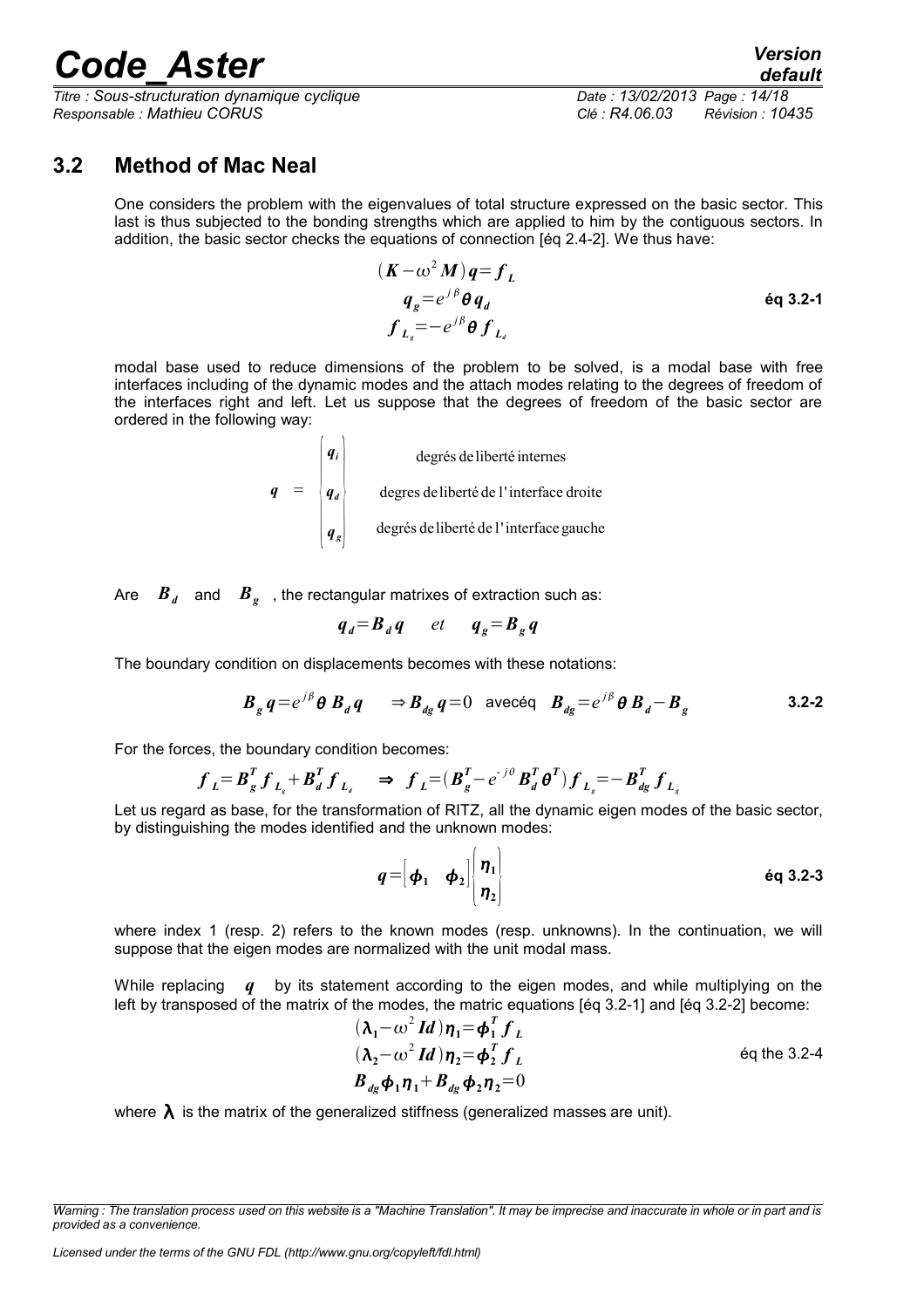*Titre : Sous-structuration dynamique cyclique Date : 13/02/2013 Page : 15/18 Responsable : Mathieu CORUS Clé : R4.06.03 Révision : 10435*

One can thus draw a formulation from it from 
$$
\eta_2
$$

ation from it from 
$$
\eta_2
$$
:  
\n
$$
\eta_2 = (\lambda_2 - \omega^2 \, Id)^{-1} \phi_2^T \, f_L
$$
\n
$$
\qquad \qquad \text{Eq 3.2-5}
$$

Consequently, one can eliminate  $\eta_2$  from the system of equations [éq 3.2-4]. One then obtains the problem with the eigenvalues according to:

$$
(\lambda_1 - \omega^2 \, Id) \eta_1 + \phi_1^T \, B_{dg}^T \, f_{Lg} = 0
$$
  

$$
B_{dg} \phi_1 \eta_1 - B_{dg} \phi_2 (\lambda_2 - \omega^2 \, Id)^{-1} \phi_2^T \, B_{dg}^T \, f_{Lg} = 0
$$

The final system to solve can be written:

$$
(\tilde{\boldsymbol{K}} - \omega^2 \tilde{\boldsymbol{M}}) \tilde{\boldsymbol{q}} = 0 \qquad \qquad \text{6q 3.2-6}
$$

With:

$$
\widetilde{\boldsymbol{q}} = \begin{bmatrix} \boldsymbol{\eta}_1 \\ \boldsymbol{f}_{L_s} \end{bmatrix}
$$

The forms of the stiffness matrixes and mass are:

$$
\tilde{K} = \begin{bmatrix} \lambda_1 & \phi_1 B_{dg}^T \\ B_{dg} \phi_1 & -B_{dg} R_e(\omega) B_{dg}^T \end{bmatrix} \qquad \tilde{M} = \begin{bmatrix} Id & 0 \\ 0 & 0 \end{bmatrix}
$$

The matrix  $|\mathbf{R}_e(\omega)|$ is the residual dynamic flexibility matrix of the not identified modes:

$$
R_e(\omega) = \Phi_2(\lambda_2 - \omega^2 \mathit{Id})^{-1} \Phi_2^T
$$

One approximates residual dynamic compliance by his static contribution, in taking into account the attach modes. Then, the formula of restitution which makes it possible to calculate the complex values of displacements starting from the generalized coordinates of the solutions modes of [éq 3.2 - 6] is the following one:

$$
\boldsymbol{q}' = \begin{bmatrix} \boldsymbol{\phi}_1 & -\boldsymbol{R}_e(0) \boldsymbol{B}_{dg}^T \end{bmatrix} \boldsymbol{\tilde{q}}
$$

The actual values of displacements are determined, as for the method of Craig - Bampton, by the formulas [éq 3.1-5], [éq 3.1-6], [and éq 3.1-7].

#### **Taking into account of the nodes of the axis:**

We suppose, in this paragraph, that the degrees of freedom carried by the nodes of the axis, as well as the nodes of interfaces right and left, was the object of computations of attach modes. We limit ourselves to  $\beta = 0$  who is the only case modified by the taking into account of the nodes of the axis ([§2.4] and [§3.1]). We thus have:

$$
(K - \omega_2 M) q = f_L
$$
  
\n
$$
q_g = \theta q_d \text{ et } f_{L_g} = -\theta f_{L_d}
$$
  
\n
$$
q_a = \theta_a q_d \Rightarrow (1 - \theta_a) q_a = 0
$$
  
\n
$$
f_{L_a} = -\theta_a f_{L_a} \Rightarrow f_{L_a} = (1 - \theta_a^T) \frac{f_{L_a}}{2}
$$
  
\n
$$
(K - \omega_2 M) q = f_L
$$
  
\n
$$
\epsilon q = 3.2 - 7
$$

*Warning : The translation process used on this website is a "Machine Translation". It may be imprecise and inaccurate in whole or in part and is provided as a convenience.*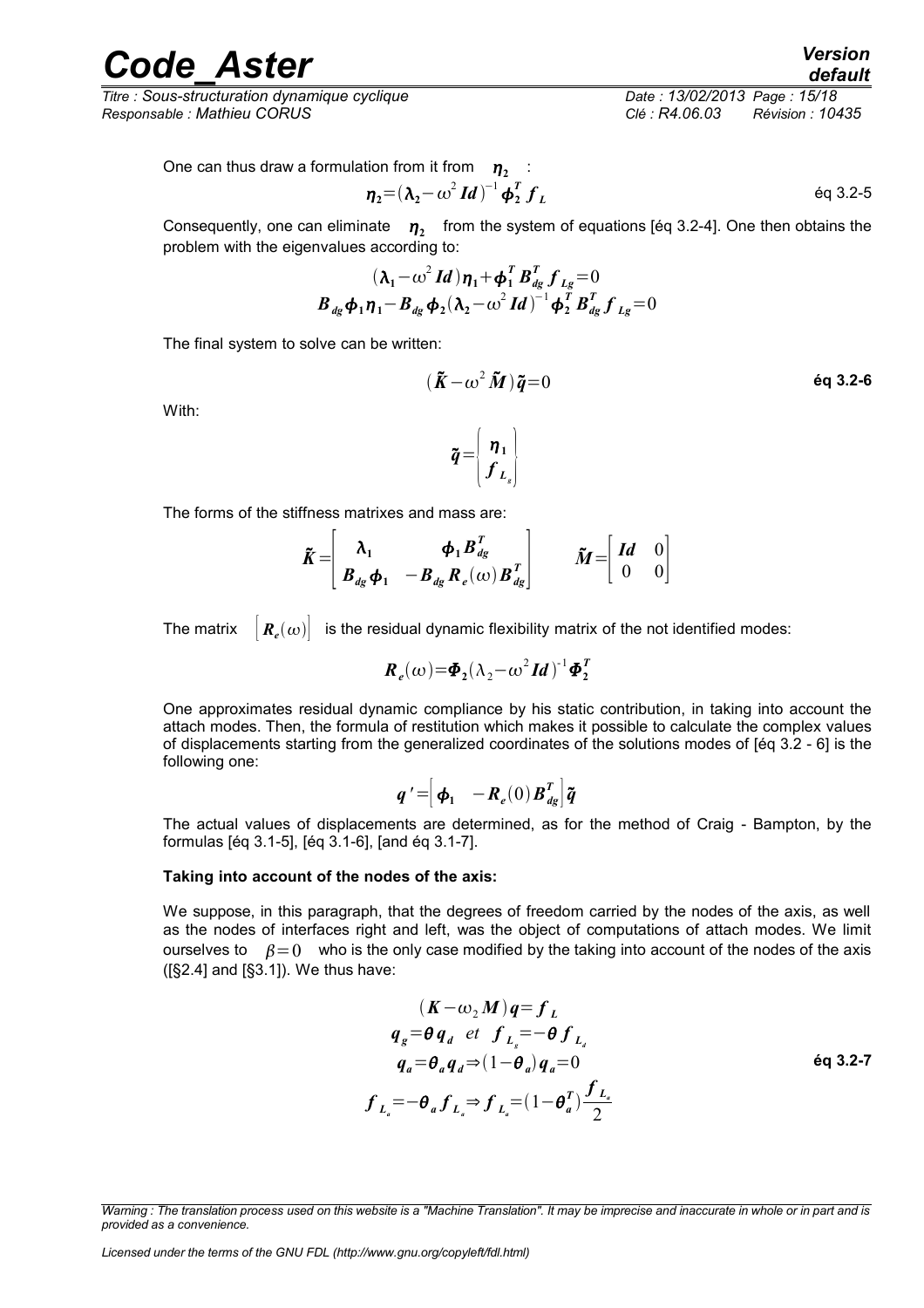*Titre : Sous-structuration dynamique cyclique Date : 13/02/2013 Page : 16/18 Responsable : Mathieu CORUS Clé : R4.06.03 Révision : 10435*

*default*

*f La*

the organization of the degrees of freedom of the basic sector is similar to that of the preceding chapter:

$$
q = \begin{pmatrix} q_i \\ q_d \\ q_s \\ q_a \end{pmatrix}
$$
 degrees de liberté de l' interface droite  
degrees de liberté de l'interface gauche  
degrés de liberté de l'interface axehe

Are  $\| \boldsymbol{B}_a \|$  the rectangular matrix of extraction of the degrees of freedom of the axis:

$$
q_a = B_a q
$$

The boundary condition on displacements of the axis becomes with these notations:

$$
(1 - \theta_a) \mathbf{B}_a \mathbf{q} = 0 \Rightarrow \mathbf{B}_{aa} \mathbf{q} = 0 \quad \text{with} \quad \mathbf{B}_{aa} = (\theta_a - 1) \mathbf{B}_a
$$

For the forces, the boundary condition becomes:

$$
f_{L} = B_{g}^{T} f_{L_{g}} + B_{d}^{T} f_{L_{d}} + B_{a}^{T} f_{L_{a}} \Rightarrow f_{L} = -B_{dg}^{T} f_{L_{g}} + B_{a}^{T} (1 - \theta_{a}^{T}) \frac{J_{L_{a}}}{2}
$$

$$
\Rightarrow f_{L} = -B_{dg}^{T} f_{L_{g}} + B_{aa}^{T} \frac{f_{L_{a}}}{2}
$$

The base of the transformation of RITZ made up of all the free eigen modes of the basic sector, by distinguishing the identified modes (index 1) and the unknown modes (index is 2) defined by the equation [éq 3.2-3].

The equation [éq 3.2-7], written in this base takes the following shape:

$$
(\lambda_1 - \omega^2 \, Id) \eta_1 = \phi_1^T \, f_L
$$
  
\n
$$
(\lambda_2 - \omega^2 \, Id) \eta_2 = \phi_2^T \, f_L
$$
  
\n
$$
B_{dg} \phi_1 \eta_1 + B_{dg} \phi_2 \eta_2 = 0
$$
  
\n
$$
B_{aa} \phi_1 \eta_1 + B_{aa} \phi_2 \eta_2 = 0
$$
  
\n
$$
(3.2-8)
$$

the second equation makes it possible to determine **<sup>2</sup>**  $\eta$ , (cf [éq 3.2-5]), which can thus be eliminated from the system. One then obtains the problem with the eigenvalues according to:

$$
(\lambda_1 - \omega^2 \mathbf{I} \mathbf{d}) \eta_1 + \boldsymbol{\phi}_1^T \boldsymbol{B}_{dg}^T \boldsymbol{f}_{L_s} + \boldsymbol{\phi}_1^T \boldsymbol{B}_{aa}^T \frac{\boldsymbol{f}_{L_a}}{2} = 0
$$
  

$$
\boldsymbol{B}_{dg} \boldsymbol{\phi}_1 \eta_1 - \boldsymbol{B}_{dg} \boldsymbol{R}_e(\omega) \boldsymbol{B}_{dg}^T \boldsymbol{f}_{L_s} - \boldsymbol{B}_{dg} \boldsymbol{R}_e(\omega) \boldsymbol{B}_{aa}^T \frac{\boldsymbol{f}_{L_a}}{2} = 0
$$
  

$$
\boldsymbol{B}_{aa} \boldsymbol{\phi}_1 \eta_1 - \boldsymbol{B}_{aa} \boldsymbol{R}_e(\omega) \boldsymbol{B}_{dg}^T \boldsymbol{f}_{L_s} - \boldsymbol{B}_{aa} \boldsymbol{R}_e(\omega) \boldsymbol{B}_{aa}^T \frac{\boldsymbol{f}_{L_a}}{2} = 0
$$

Thus, by defining the following unknown vector:

$$
\tilde{\boldsymbol{q}} = \begin{bmatrix} \boldsymbol{\eta}_1 \\ \boldsymbol{f}_{L_s} \\ \boldsymbol{f}_{L_s} / 2 \end{bmatrix}
$$

*Warning : The translation process used on this website is a "Machine Translation". It may be imprecise and inaccurate in whole or in part and is provided as a convenience.*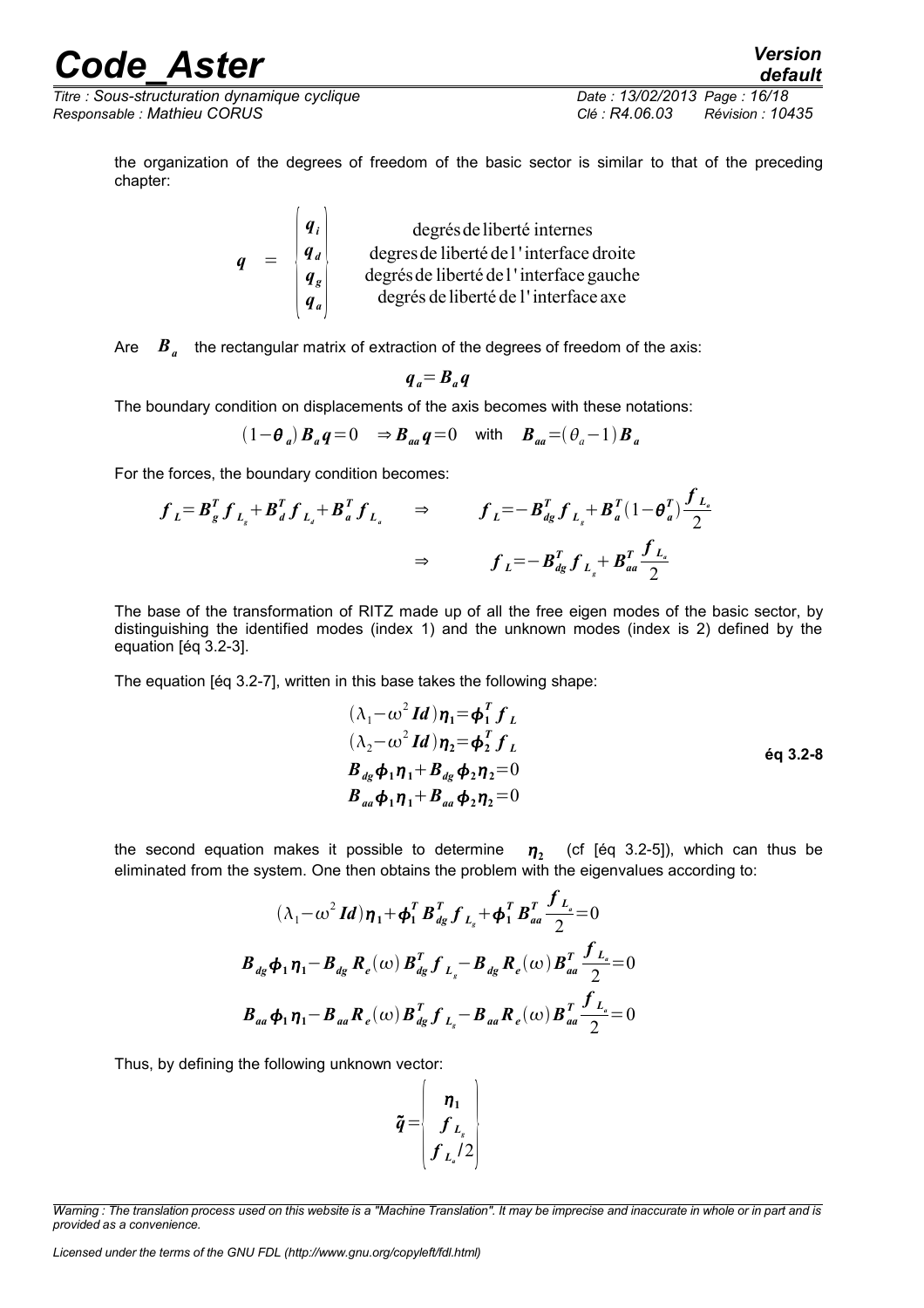*Titre : Sous-structuration dynamique cyclique Date : 13/02/2013 Page : 17/18 Responsable : Mathieu CORUS Clé : R4.06.03 Révision : 10435*

 $\tilde{K} - \omega^2 \tilde{M}$   $\tilde{q} = 0$  éq 3.2-9

with:

$$
\tilde{K} = \begin{bmatrix}\n\lambda_1 & \boldsymbol{\phi}_1 \boldsymbol{B}_{dg}^T & \boldsymbol{\phi}_1^T \boldsymbol{B}_{aa}^T \\
\boldsymbol{B}_{dg} \boldsymbol{\phi}_1 & -\boldsymbol{B}_{dg} \boldsymbol{R}_e(\omega) \boldsymbol{B}_{dg}^T & -\boldsymbol{B}_{dg} \boldsymbol{R}_e(\omega) \boldsymbol{B}_{aa}^T \\
\boldsymbol{B}_{aa} \boldsymbol{\phi}_1 & -\boldsymbol{B}_{aa} \boldsymbol{R}_e(\omega) \boldsymbol{B}_{dg}^T & -\boldsymbol{B}_{aa} \boldsymbol{R}_e(\omega) \boldsymbol{B}_{aa}^T\n\end{bmatrix} \qquad \tilde{M} = \begin{bmatrix}\nId & 0 & 0 \\
0 & 0 & 0 \\
0 & 0 & 0 \\
0 & 0 & 0\n\end{bmatrix}
$$

Division by two of the bonding strengths applied to the axis makes it possible to preserve at the stiffness matrixes and of mass their character hermitian.

One restores modal complex displacements by the following formula:

$$
\boldsymbol{q}' = \begin{bmatrix} \boldsymbol{\phi}_1 & -\boldsymbol{R}_e(0) \boldsymbol{B}_{dg}^T & -2 \boldsymbol{R}_e(0) \boldsymbol{B}_{aa}^T \end{bmatrix} \tilde{\boldsymbol{q}}
$$

#### **4 Put in work in** *Code\_Aster*

<span id="page-16-1"></span>the processing of the basic sector is identical to that of substructures in the classical substructuring. It utilizes the operators: MODE\_ITER\_SIMULT [U4.52.03] or MODE\_ITER\_INV [U4.52.04], DEFI\_INTERF\_DYNA [U4.64.01] and DEFI\_BASE\_MODALE [U4.64.02].

The eigen modes of structure with cyclic symmetry are calculated by the operator MODE\_ITER\_CYCL [U4.52.05] according to projection base of the basic sector previously definite and amongst sectors of complete structure.

The restitution of the results on physical base is identical to the classical substructuring. It utilizes the operator REST\_SOUS\_STRUC [U4.63.32] and possibly operator DEFI\_SQUELETTE [U4.24.01].

#### **5 Conclusion**

<span id="page-16-0"></span>the principles of under structuring make it possible to expose the transformation of RITZ and the modal recombination to lead to the modal synthesis which integrates these two techniques. The rules of liaisonnement between substructures are clarified.

Two methods were developed in *Code\_Aster* : that of Craig-Bampton and that of Mac Neal. We present, here, their characteristics, as well in the definition of initial modal base, as in its operating.

After having exposed the definition of a structure to cyclic symmetry and the properties which result from this, we presented the methods of cyclic substructuring put in work in *Code\_Aster*. They appear very interesting for the computation of the eigen modes of a structure with cyclic symmetry, such as the rotors of the revolving machines of which they benefit fully from the geometrical and mechanical characteristics.

*Warning : The translation process used on this website is a "Machine Translation". It may be imprecise and inaccurate in whole or in part and is provided as a convenience.*